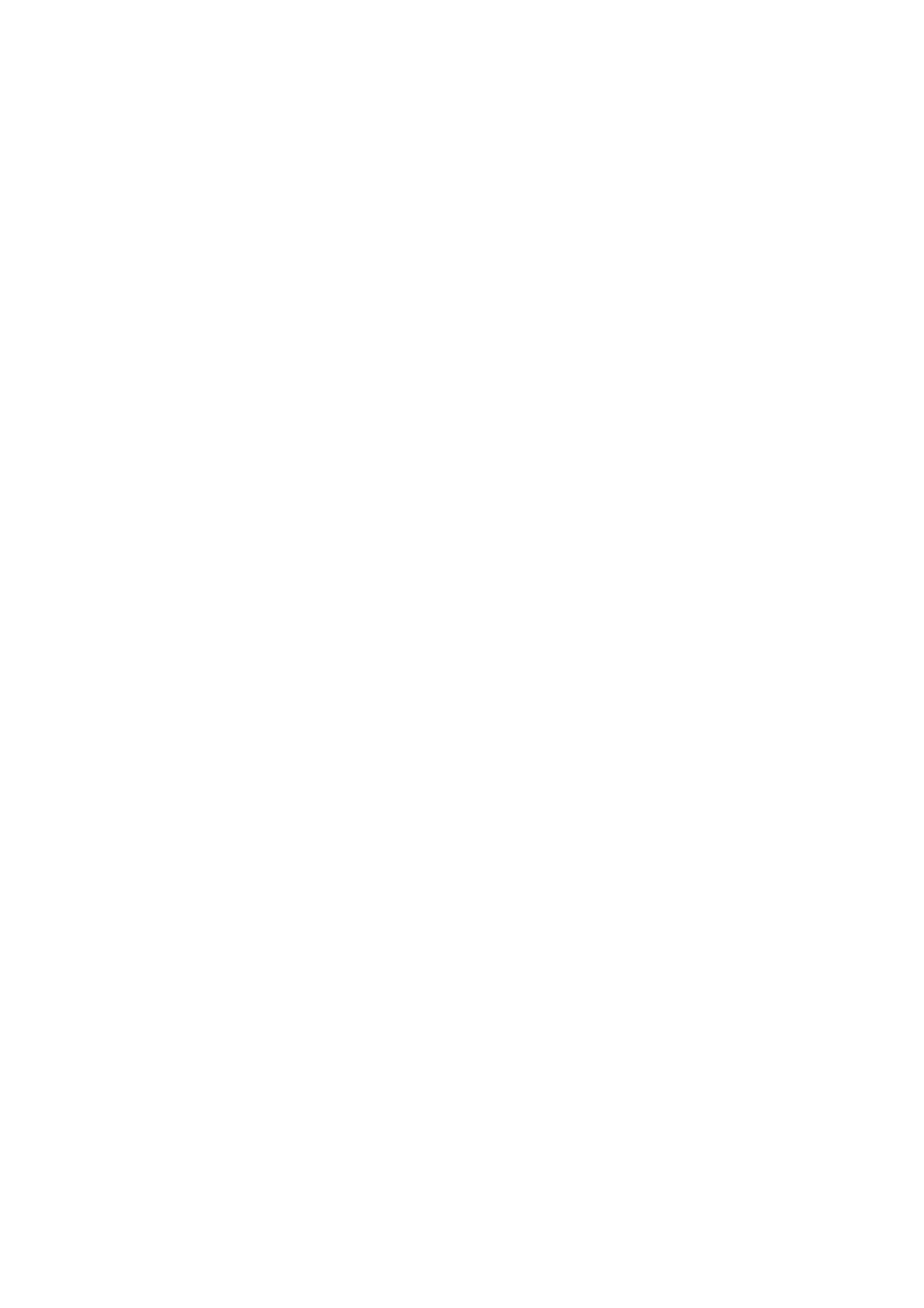# **Content**

| $\mathbf 1$    |  |
|----------------|--|
| 2              |  |
| 3              |  |
|                |  |
|                |  |
| 1              |  |
| $\overline{2}$ |  |
| 3              |  |
|                |  |
| 5              |  |
|                |  |
|                |  |
| 1              |  |
| $\overline{2}$ |  |
| 3              |  |
| 4              |  |
| 5              |  |
|                |  |
|                |  |
| 2              |  |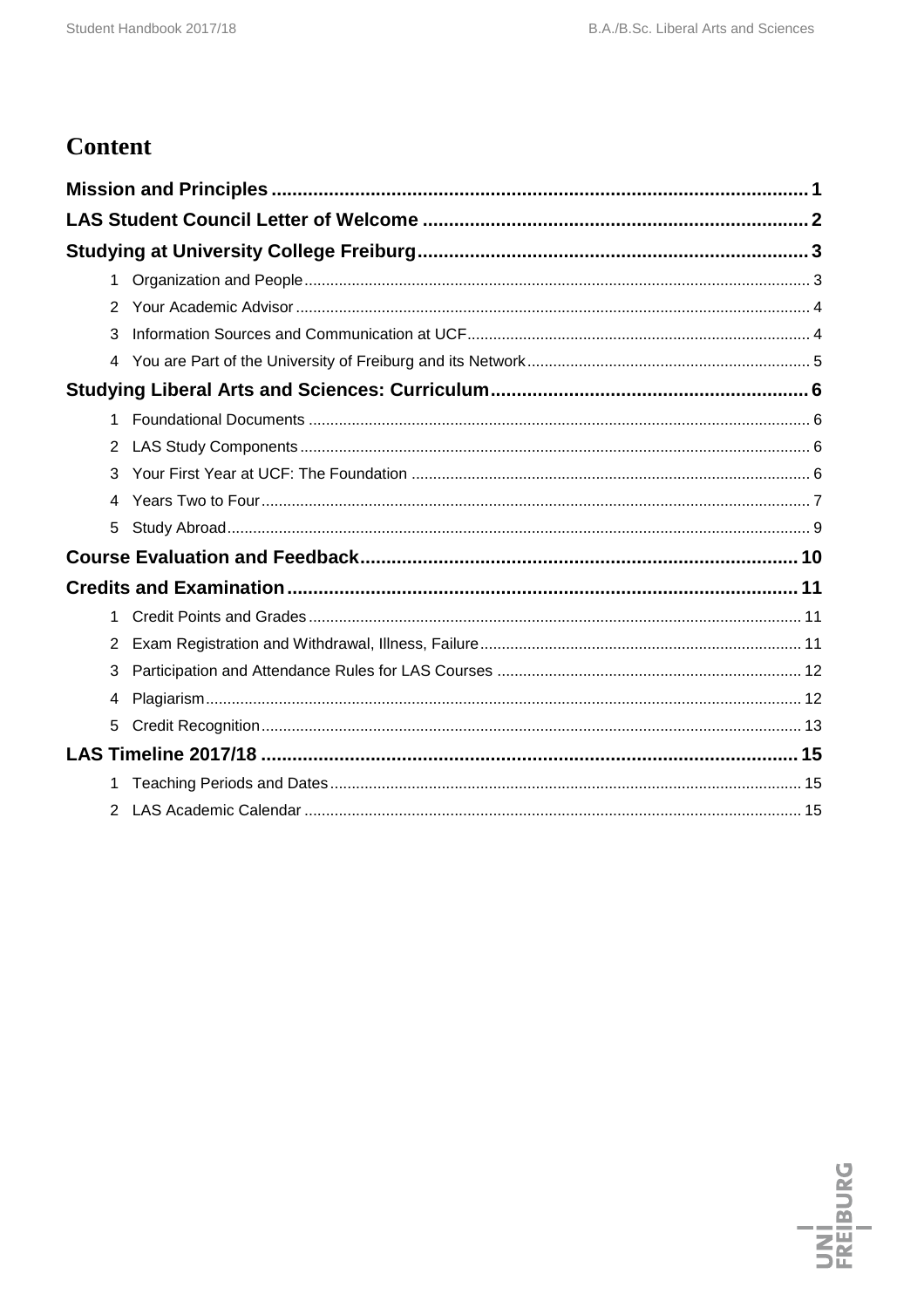# <span id="page-3-0"></span>**Mission and Principles**

"Liberal Arts and Sciences" (LAS) is not just a program name, but an approach to undergraduate education. Different from other study programs, LAS is not organized around a particular subject area, an academic discipline, or the needs of a particular profession. Rather, LAS is organized around a particular view of people and their development through knowledge.

Our starting point is the students: you have your own combination of past experiences, present needs, and future aspirations. These specific features of each individual are resources for education because they provide motivation for learning. We believe that students are intrinsically motivated learners, people who, by choosing to study LAS, actively seek to make sense of the world and to be competent within it. Of course, extrinsic motivation also has its place in university study and in LAS. Career success, academic competition, social expectations, family obligations, and many other factors motivate students to come to university – and legitimately so. However, we believe that innate curiosity and the desire to be well-rounded people are most congruent with our program and should be the primary motivation to choose it.

Linked to this first conviction is the idea that students' current state of beliefs, needs, goals, abilities, and knowledge are not all that they have been or will become. In fact, education is a way of assisting a person to expand their knowledge and skills, and thus create new abilities and possibilities within themselves. Therefore, our approach to education – unique and heretofore unprecedented in the German public university context – offers each student the opportunity to realize his or her unique intellectual potential.

Our second conviction is that knowledge is an ongoing collective human project. It does not just exist in authoritative books, but extends to what we do with those books and how we interact with the world. Knowledge has to be created, preserved, and transformed through individual hard work and collective effort. This informs our approach to instructional design and teaching methods as well as our emphasis on the performative aspect of student learning.

Based on our convictions about students and about knowledge, we believe that Bachelor education should create a space for self-motivated and dynamic students to become active agents in collective knowledge production. It is the mission of the LAS program to provide you with a structured opportunity to learn broadly about the human and the non-human world, to systematically develop your capacity for high-level intellectual work and exchange with others, and to gradually unfold your own unique abilities and interests in ways suited to your needs and aspirations. Our program is not aimed at gaining mastery of a predefined body of knowledge, training in a specific discipline, or linear professionalization. Instead, we understand our students' educational experience as a project of self-directed exploration (especially in the Major and Electives), coordinated with shared learning (especially in the Core), in a framework that does justice both to the constraints and the possibilities of our time and place.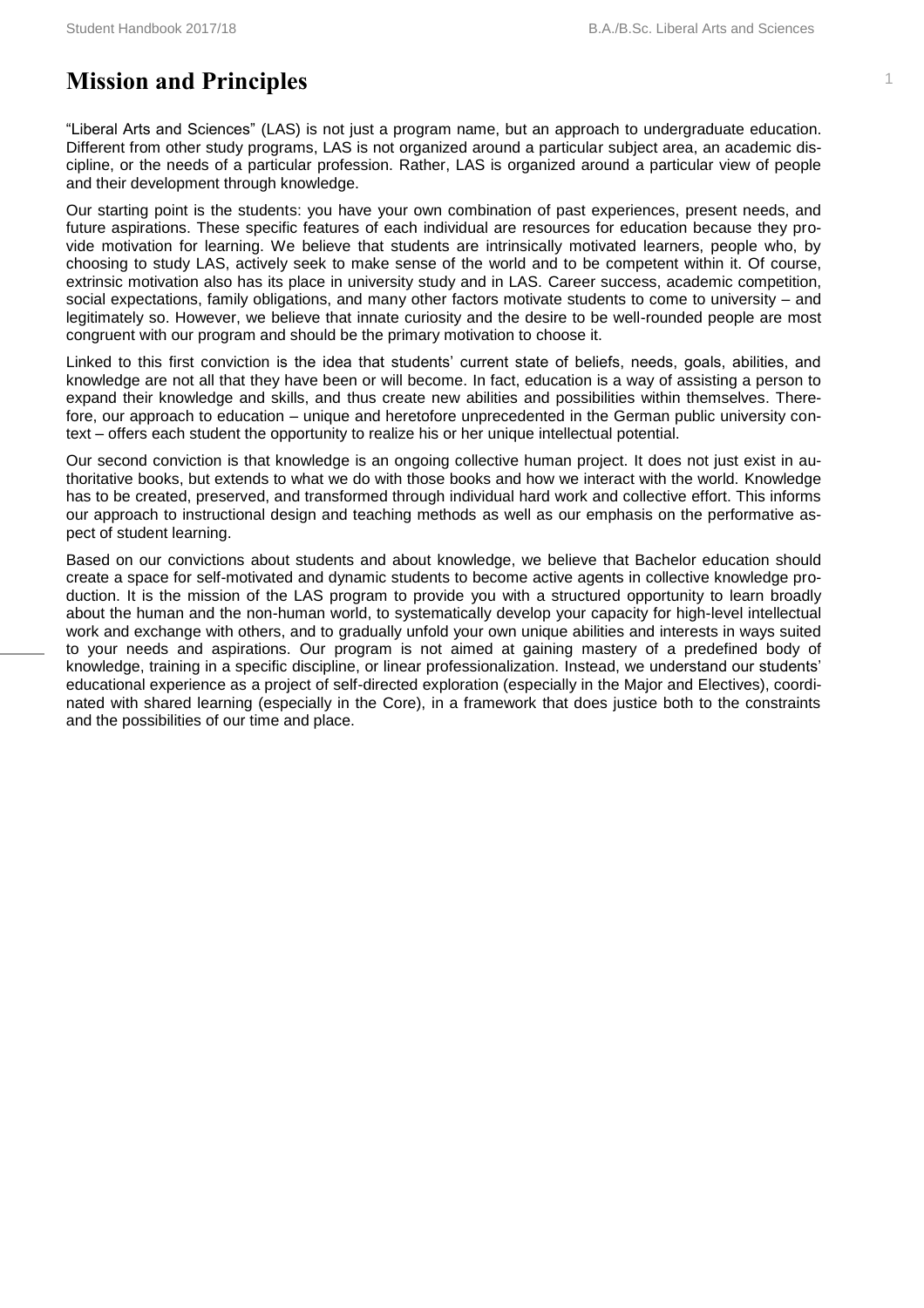# <span id="page-4-0"></span>**LAS Student Council Letter of Welcome** <sup>2</sup>

Dear first year students,

We warmly welcome you to the city of Freiburg and more importantly, to the Liberal Arts and Sciences community! Studying LAS means a lot more than reading books and writing papers. It means studying in a group of inspiring individuals, it involves questioning your world, broadening your horizon and taking action. So: welcome! We are glad that you have decided to join us for this adventure! As a UCF student, you are now part of the Students' Council, the LAS student association at UCF:

"The UCF Students Council is the official students' representation ("Fachschaft") of the LAS program at the University of Freiburg. It expresses the students' right and desire for self-determination and carries the spirit of the Liberal Arts and Sciences and its hallmark explorative character into the extracurricular life of the students. It is responsible for establishing and maintaining a peaceful social environment within the UCF marked by the values of equality, tolerance, and responsibility." (Charter of the Students Council)

The Students Council provides a platform to contribute to the academic environment and the community of students and staff at UCF. Through discussing the curriculum, organizing students' exchanges with other Liberal Arts programs, organizing conferences and talks, or assembling fellow students to pursue a common passion – there are many ways to get involved. Ultimately, the Students Council thrives because of you, the LAS students. We could not be happier to welcome you into our community and encourage you to participate!

You are eager to get involved? Excellent, we will soon provide you with further information about how to get involved. Nevertheless, if you would like to get a first glimpse of student life at UCF, we encourage you to check out our website where you can find more information about our structure as well as the dates of our regular meetings: [www.studentscouncil.de.](http://www.studentscouncil.de/) If you have any further questions, feel free to get in touch with us! We are looking forward to meeting you all soon.

LAS Executive Organizers – Carlotta Rudolph, Franziska Franke and Sean Krusch: [studentscouncil@ucf.uni](mailto:studentscouncil@ucf.uni-freiburg.de)[freiburg.de](mailto:studentscouncil@ucf.uni-freiburg.de)

LAS Mediators – Chiara Giardi, Leslie Debus and Philip Strecker: [lasstudentsmediator@gmail.com](mailto:lasstudentsmediator@gmail.com)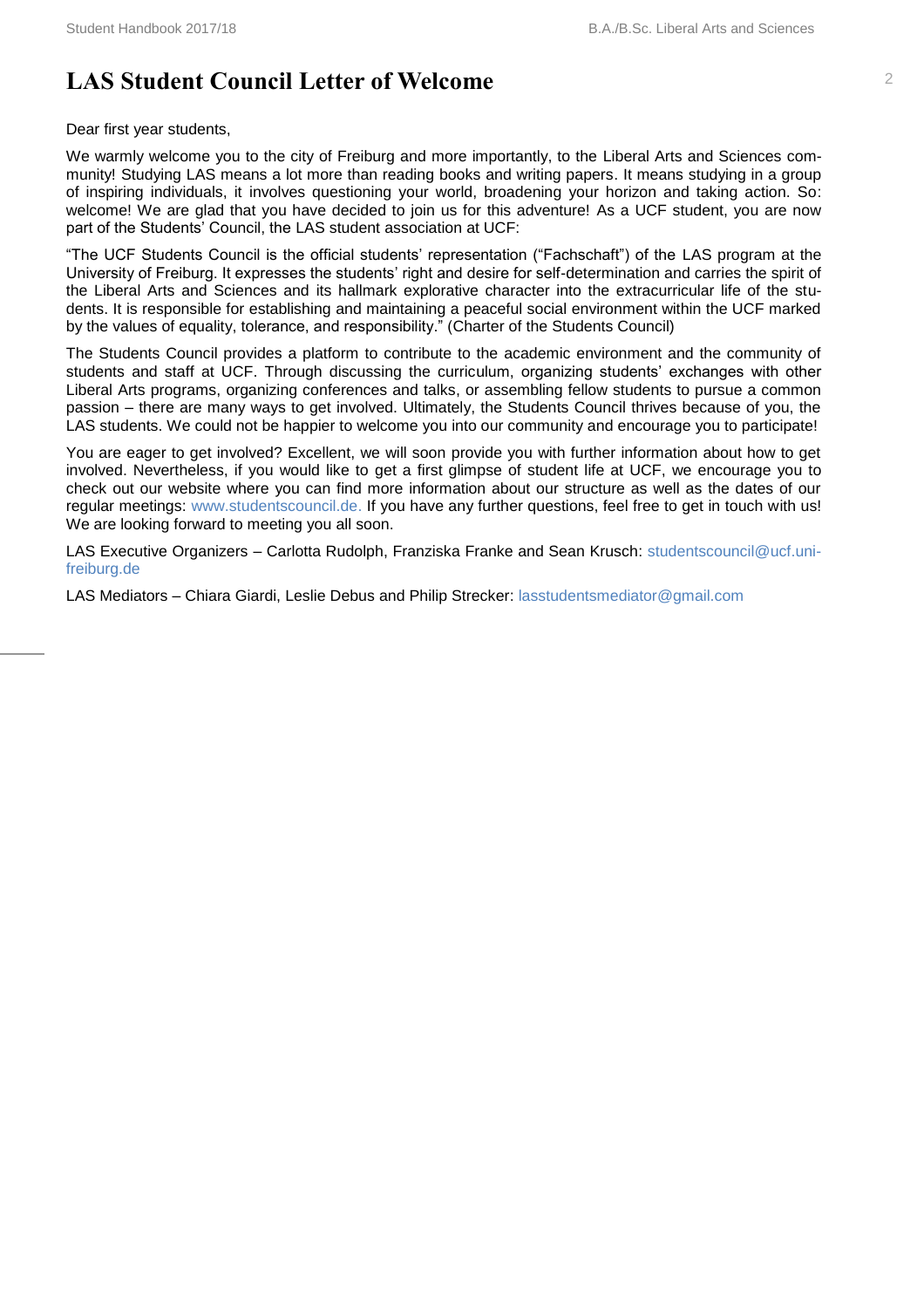# <span id="page-5-0"></span>**Studying at University College Freiburg** <sup>3</sup>

For having a smooth start with your LAS studies, it is important to understand how UCF is organized, what support structures exist, where to find information and how to communicate.

#### <span id="page-5-1"></span>**1 Organization and People**

The **Dean of Studies**, Prof. Dr. Wolfgang Freitag, is responsible for the LAS program and ensures that the Study and Examination Regulations are observed. He chairs two committees:

- The **LAS Board of Studies** (Studienkommission / program committee). This committee deliberates and develops recommendations for the LAS program and is responsible for the LAS Study and Examination Regulations. Members: four professors from different faculties at the University of Freiburg, an academic staff member and four LAS students.
- The **LAS Board of Examiners** (Prüfungsausschuss / examination committee) which ensures that the Study and Examination regulations are observed and adjudicates as required. Members: three professors, one academic staff member, and one LAS student (appointed by the Board of Studies).

The **Academic Director**, Dr. Ursula Glunk, heads the teaching team and plans and oversees all teaching activities at UCF. Together with the **Managing Director**, Paul Sterzel, she is responsible for the daily affairs and strategic development of the college. Both meet regularly with the [Student Council](http://www.ucf.uni-freiburg.de/people/students-council) to exchange ideas concerning student life, the LAS program and organizational matters.

The **Academic Program Coordinator**, Thorsten Leiendecker, is responsible for the semester planning, course organization and **LAS Program Consultation**. Please contact him if you have technical and organizational questions regarding the LAS program or your study progress or in case you have a question and do not know exactly who to address.

**LAS Program Consultation** Thorsten Leiendecker Email: [las.consultation@ucf.uni-freiburg.de](mailto:las.consultation@ucf.uni-freiburg.de) Tel.: +49 761 203-67614 Student Office Hour: Friday, 9–10h, Room 01069, Alte Un**i**versität, Bertoldstr. 17

The **LAS Examination Office** (Prüfungsamt) lies in the hands of Kathleen Robinson. She is in charge of all student and exam-related administration of the LAS program whether it concerns forms, grades, or transcripts.

#### **Examination Office** Kathleen Robinson: Email: [examination@ucf.uni-freiburg.de](mailto:examination@ucf.uni-freiburg.de) Tel. +49 761 203-67342 Office Hours: Monday and Wednesday, 9–12h, Room 01070, Alte Universität, Bertoldstr. 17 Postal Address: University of Freiburg, LAS Examination Office, Bertoldstr. 17, 79098 Freiburg

A **Coordinator** is responsible for each study area of the LAS program.

- Core: Dr. Matthias Möller
- Major Earth and Environmental Sciences: Dr. Sabine Sané
- Major Culture and History: Dr. Ryan Plumley
- Major Governance: Dr. Liudmila Mikalayeva
- Major Life Sciences: Dr. Simon Büchner
- English: Dr. Denise Kaltschütz
- Other Languages: Thorsten Leiendecker
- Study Abroad: Anne Klemperer

The University of Freiburg established two professorships in conjunction with UCF and the LAS program:

- Prof. Dr. Wolfgang Freitag holds the **Chair for Epistemology and Theory of Science**. He contributes to the LAS Core with the two mandatory modules "Theory of Knowledge" and "Theory of Science". The professorship also offers courses in the Major Culture and History and the Electives area.
- Prof. Dr. Veronika Lipphardt holds the **Chair for Science and Technology Studies**. She contributes to the LAS Core with the two mandatory modules "Knowledge in Context" and "Science in Context". The professorship also offers courses in the Core, the Major Culture and History, and the Electives area.

UCF works with a considerable number of lecturers and [Teaching Fellows](http://www.ucf.uni-freiburg.de/people/teaching/current-teaching-fellows) from the University of Freiburg and beyond.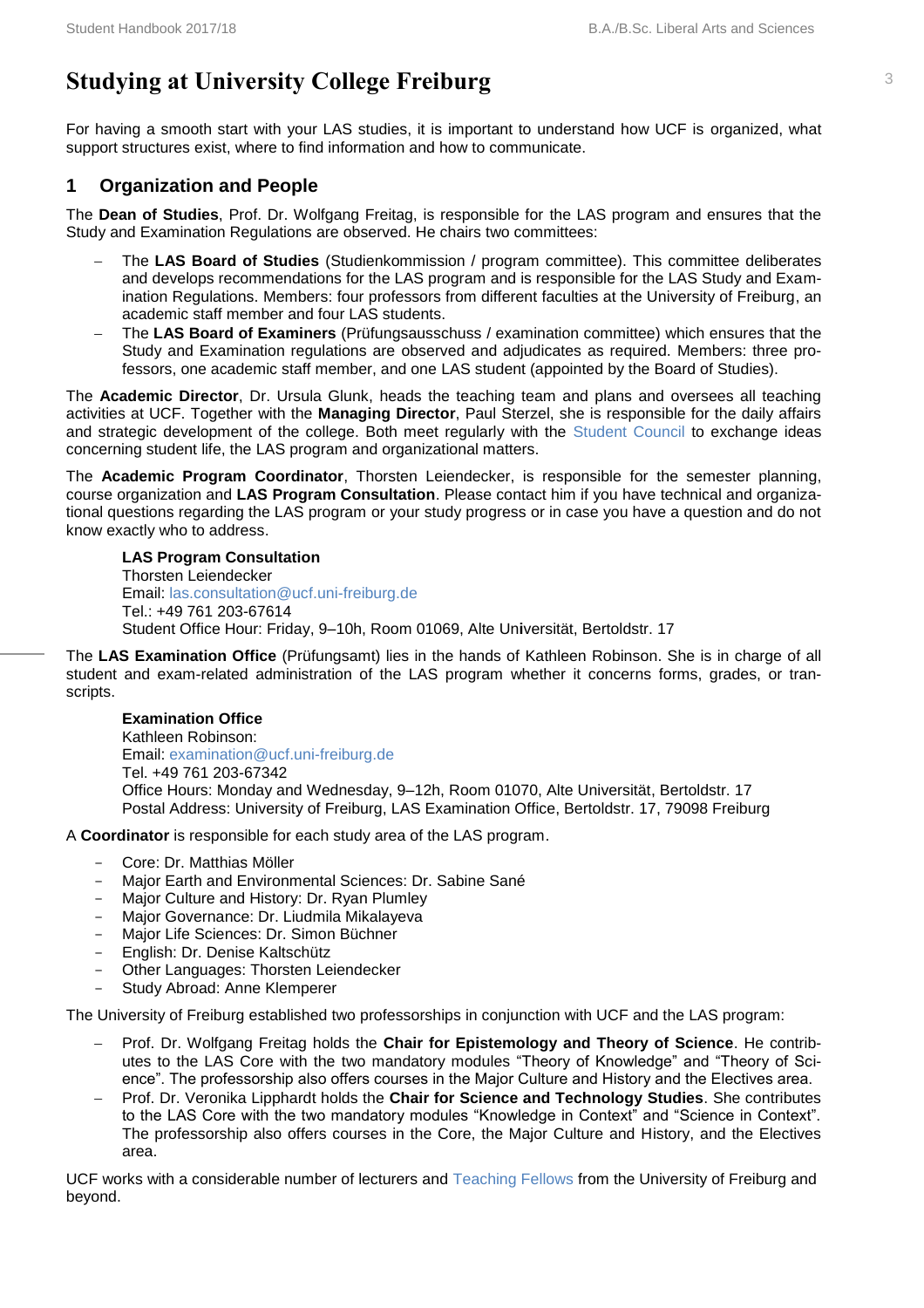#### <span id="page-6-0"></span>**2 Your Academic Advisor** 4

We ask students to take significant individual responsibility for their own education, but individuals in isolation rarely make good choices. Your responsibility for your own education is only meaningful when you have the support and means to feel competent and informed about your own decisions. Academic advising pairs students with faculty, creating a relationship that ideally lasts for the full four years of your study. The purpose of this relationship is to provide advice and guidance as you make important decisions about your studies and your future professional life: your choice of Major, whether to pursue an independent project, or where to apply to study abroad. Moreover, you may run into some difficulties along the way: adjusting to a new cultural environment, struggling to keep up with the demanding workload or even failing a course, or balancing studies with work. In such cases, you may want to seek advice from a more academically and professionally experienced person, your advisor.

Your faculty advisors are people who have also made hard choices and continue to do so in their professional lives. They can provide you with a new perspective on your own situation, help you to think through your options in a systematic and constructive way, and help you to cultivate your own decision-making process. The advisor-advisee relationship is intended to be collegial. This means that your advisor is not an authority figure but rather a more experienced collaborator with you on your educational journey. They cannot and will not make decisions for you. Instead, you should cultivate a respectful working relationship with your advisor, one based on reciprocal responsibilities. They should be available to you for the important moments of your education. And you should be sensitive to their other responsibilities – they are also teaching staff, course coordinators, administrators, etc. – and reasonable about requests.

Keep in mind that advising is not an information service. If you have questions about the structure of the curriculum, study abroad opportunities, the procedure for independent projects, or about other aspects of our program, you should first consult the other information sources available: this handbook, the ILIAS Info Board (see below), the UCF website, information sessions about the Majors, the LAS Program Consultation. Only after you have informed yourself and considered your options to the best of your ability should you then arrange a meeting with your advisor.

#### <span id="page-6-1"></span>**3 Information Sources and Communication at UCF**

Most information concerning the LAS program can be found online. In the following, we describe the most important information systems and share some communication tips for LAS students. A good way to contact UCF faculty and admin staff is to visit them during office hours or to send them an email. If you are not sure who to contact for a particular question, please write to [las.consultation@ucf.uni-freiburg.de](mailto:las.consultation@ucf.uni-freiburg.de) rather than sending the same email to many different people.

#### **3.1 myAccount, Email, ILIAS and HISinOne**

The University of Freiburg provides all students with a UserID that gives access to all important IT services. You can manage your UniAccount on the platform [myAccount](https://myaccount.uni-freiburg.de/) on which you can administer your passwords and membership in several mailing lists. This account gives access to services such as your university email account, [Campus Management,](https://campus.uni-freiburg.de/) [Wi-Fi,](http://www.rz.uni-freiburg.de/go/wlan) [Freiburg's University Library](http://www.ub.uni-freiburg.de/dbis) and the [Online Literature Database ReDI](http://www-fr.redi-bw.de/) as well as the [e-learning platform ILIAS.](http://www.rz.uni-freiburg.de/services-en/elearning-en/ewerkzeuge-en/campusonline/campusonline-en)

Your university email address and ILIAS are official communication channels and will be treated as such by your instructors, administration, and staff. We assume you read information sent to your university email address or published through ILIAS. You should check your university email at least once a day. In order to receive timely information, be sure to sign-up on the "Info Board" on ILIAS.

ILIAS serves as a communication, course management, and program administration tool. Your instructors will create folders on ILIAS for their courses and will use the ILIAS email function to communicate with students about the course. The email function is synchronized with your student email account. Therefore, it is crucial that you register for a course on ILIAS for which you plan to write the exam.

In addition to course-related information, general LAS material can be found on ILIAS: LAS forms (e.g. applications for credit recognition, study abroad, internships…) as well as important publications (e.g. the Module Handbook and Course Catalogs). We encourage you to regularly check the Info Board on ILIAS for updates.

The Campus Management system HISinOne allows you to register for courses and exams, retrieve transcripts and update your personal contact information. This is also the place to look up the grades you have received.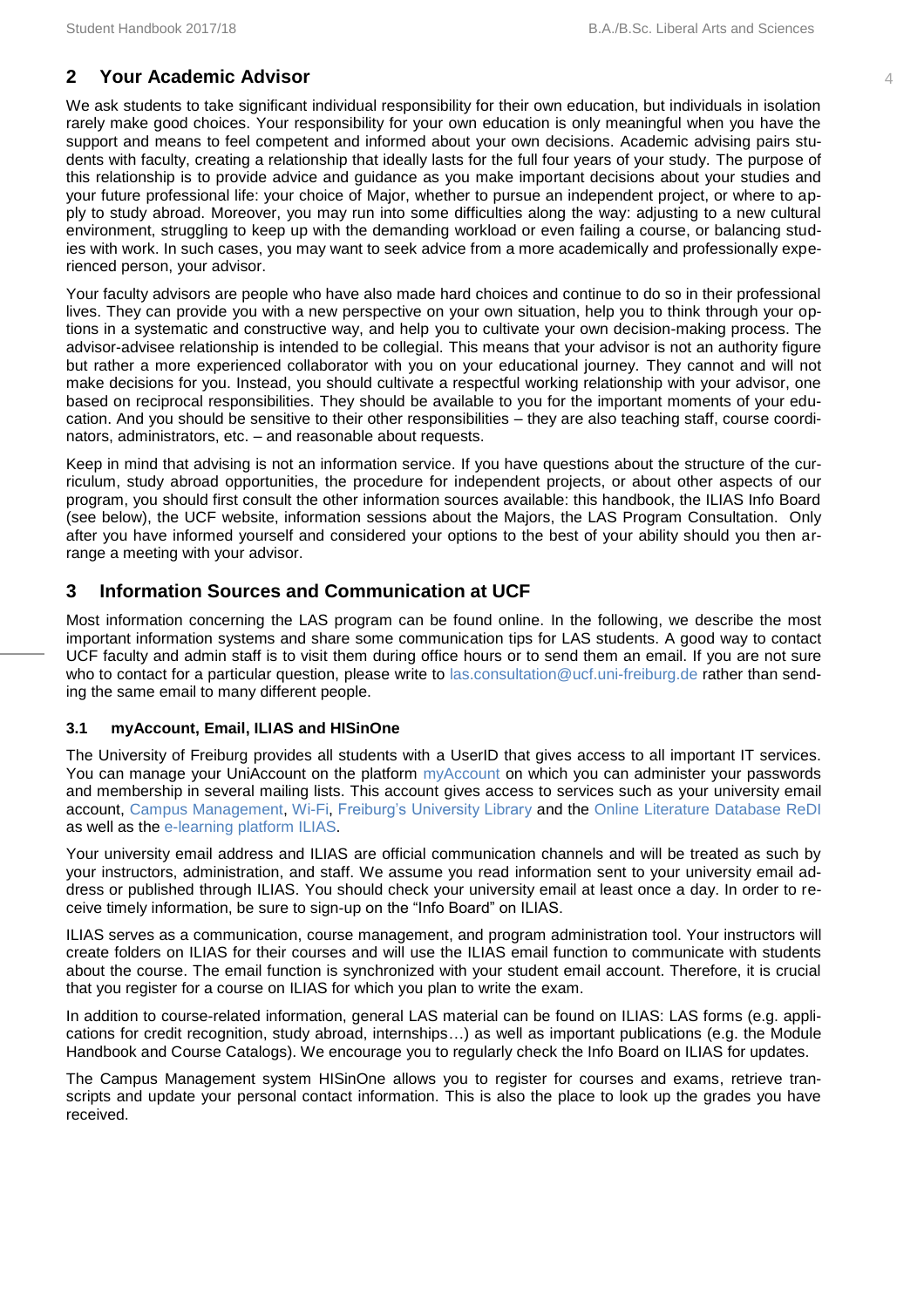#### **3.2 Letters to your postal address** 5

It is your responsibility to ensure that your current surface mail address (i.e. the address where you actually live) is on file with the University of Freiburg. Official letters (e.g. information about the procedure if you have failed a course) will be sent to this address. You can update your address online, via Campus Management/HISinOne, or in person at the University's "Service Center Studium".

#### **3.3 Contacting Instructors and Advisors**

Your instructors and advisors are busy professional people who have many responsibilities. While they are generally very happy to talk to you, to help you, and to teach you, you should treat their time with respect. Some instructors and advisors hold student office hours (specific times when they are available in their office for consultation). Others prefer to arrange individual meetings. If you are going to ask for a significant time commitment from an instructor or advisor (e.g. for a letter of recommendation, help with independent supervised study), ask well ahead of the relevant deadline. For most purposes, 3–4 weeks is sufficient.

#### **3.4 Communication Principles: Intercultural Respect**

Beyond the internationality within the LAS community, UCF strives to be an intercultural and inclusive institution that respects and values cultural difference and creates and maintains academic, professional, and personal relationships across cultural differences. This means that we have to make an effort to understand how people communicate differently, behave differently, and participate in community differently. The goal is not for everyone to feel comfortable all the time. To the contrary, one of the advantages of studying and working in an intercultural environment is that we learn to manage the awkward moments, miscommunications, and unintentional offenses that are inevitable in such an environment.

**"Intelligent Multilingualism:"** English is the language of instruction for the LAS program and the default for both spoken and written communication at UCF. However, we are also part of a German university. Some administrative matters are best handled in German. At UCF, it is not unusual to hear two native German speakers interacting in English. Nor is it uncommon for two native English speakers to speak in German. This mix of languages is all to the good, but it requires some thought and self-control to work well. Given our commitment to language learning, we try to practice intelligent multilingualism. Each individual is expected to assess which language is most appropriate in any given situation, taking into account their best understanding of the other participants and the purpose of the communication. Communication and language should be inclusive, not exclusive or divisive.

**Formality and Respect: Titles (Dr., Prof., Ms., Mr.), Last or First Name, Sie/du, etc.** An intercultural community is founded on mutual respect, but respect takes different forms in different cultural contexts. At UCF, we affirm each individual's right to forms of address with which she or he is comfortable. Most instructors will make clear, either explicitly or implicitly, how they prefer to be addressed and how they will address you. If you prefer something else, it is your right and your responsibility to make this known.

#### <span id="page-7-0"></span>**4 You are Part of the University of Freiburg and its Network**

UCF and the LAS program are part of the **University of Freiburg**. All central university offerings and consultation services are available to LAS students. The "Studying" section of the [Student Portal](http://www.studium.uni-freiburg.de/studium-en) provides an abundance of information for beginning and advanced students alike. The university also offers an extensive [guide](http://www.studium.uni-freiburg.de/documents/international/allgemeine-dokumente-international-en/IO-welcome-guide-en.pdf)  [for international students.](http://www.studium.uni-freiburg.de/documents/international/allgemeine-dokumente-international-en/IO-welcome-guide-en.pdf)

In case you find yourself in a personal problem situation, you can contact:

- [University of Freiburg Central Academic Advising:](http://www.studium.uni-freiburg.de/service_und_beratungsstellen-en/zsb-en/zsb-en) A team of central academic advisors provides help with all problems and questions that may arise before, during, or after your studies. To arrange an advising appointment with one of the [advisors,](http://www.studium.uni-freiburg.de/service_und_beratungsstellen-en/zsb-en/team-en) please call their telephone hotline 0761 203-4246.
- [University of Freiburg Advising Service for Students with Chronic Illnesses:](http://www.studium.uni-freiburg.de/service_und_beratungsstellen-en/studying-with-a-disability/nachteilsausgleich-en?set_language=en) Ms. Beate Massell provides information on compensation for disadvantages in course work and examinations.
- [The Studierendenwerk Freiburg](https://www.swfr.de/en/) offers psychological counselling, social counselling, legal advice, medical advice, advice on insurances and financial matters, studying with children, studying with disabilities and more.

For a further overview of services, please see the resources provided [here.](http://www.studium.uni-freiburg.de/service_und_beratungsstellen-en/service_und_beratung-en?set_language=en)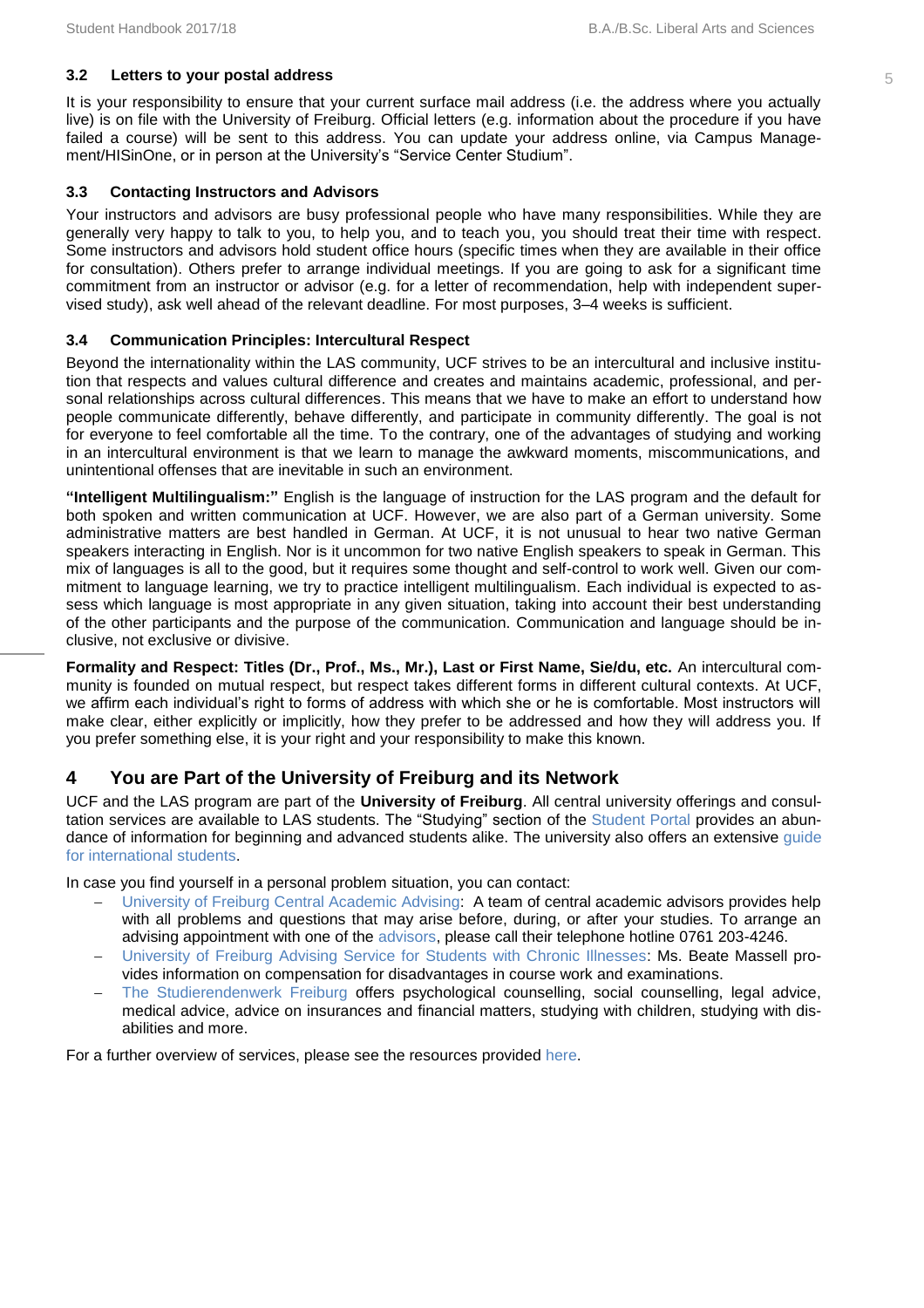# <span id="page-8-0"></span>**Studying Liberal Arts and Sciences: Curriculum**

#### <span id="page-8-1"></span>**1 Foundational Documents**

Three important documents inform you about study requirements, modules and courses. They are available on the [UCF website.](http://www.ucf.uni-freiburg.de/liberal-arts-and-sciences/statutes-and-handbooks)

- a) The **LAS Study and Examination Regulations** (Studien- und Prüfungsordnung, StuPo, current version: 2015) form the legal foundation of the LAS degree program. They include information on the content and structure of the LAS program, the types of assessments, the number of re-sit exams that are allowed, the orientation and intermediate examination, and specific graduation requirements. LAS students are responsible for complying with Study and Examination Regulations and expected to have carefully read them. If you have questions with regard to the Study and Examination Regulations, please do not hesitate to contact Thorsten Leiendecker at [las.consultation@ucf.uni-freiburg.de.](mailto:las.consultation@ucf.uni-freiburg.de)
- b) Whereas the Study and Examination Regulations provide general information on the required modules to complete the LAS degree program, the **LAS Module Handbook** gives detailed information on each module.
- c) For most modules that are required to complete the LAS program, students can choose between different courses. The courses that are offered and the corresponding modules are published every semester in the **LAS Course Catalog**. In addition, the Course Catalog provides information on course registration procedures and important dates and deadlines during the semester.

#### <span id="page-8-2"></span>**2 LAS Study Components**

The **Core** (66 ECTS) is shared by all LAS students. It encompasses basic and advanced academic skills, reflections on knowledge and science, and a curriculum on Responsibility and Leadership.

The **Majors** (102 ECTS) provide an in-depth education in a specific academic field that is, in itself, interdisciplinary. After their first year of studies (and no later than the end of the fourth semester), students choose one of the following Majors: Earth and Environmental Sciences, Life Sciences, Governance, Culture and History.

In the **Electives** (72 ECTS), students can choose from a variety of courses (e.g. courses of other Majors, courses of other degree programs, and projects (e.g. independent projects) to further shape their educational profile.

#### <span id="page-8-3"></span>**3 Your First Year at UCF: The Foundation**

The Foundational Year comprises seven Core courses and three Introductions to the Majors (60 ECTS).

The LAS program is organized in a combination of block and semester structure. There are two 8-week blocks per university semester allowing for an intense teaching and learning environment. Course dates for each semester are available on the UCF website and in the LAS Course Catalog.

|          | <b>Block I</b>                                                                    | <b>Block II</b>           |  |
|----------|-----------------------------------------------------------------------------------|---------------------------|--|
| Semester | Research and Presentation                                                         | <b>Written Expression</b> |  |
|          | <b>English for Academic Purposes</b>                                              |                           |  |
| Winter   | Theory of Knowledge: Knowledge, Truth, and Inference                              |                           |  |
|          | Responsibility and Leadership I: An Introduction to Responsibility and Leadership |                           |  |

|                           | <b>Block III</b>                   | <b>Block IV</b>         |  |
|---------------------------|------------------------------------|-------------------------|--|
|                           | Introduction to Major 1            | Introduction to Major 2 |  |
| Semester<br>mer<br>Ē<br>ທ | Dealing with Numerical Information | Introduction to Major 3 |  |
|                           | Knowledge in Context               |                         |  |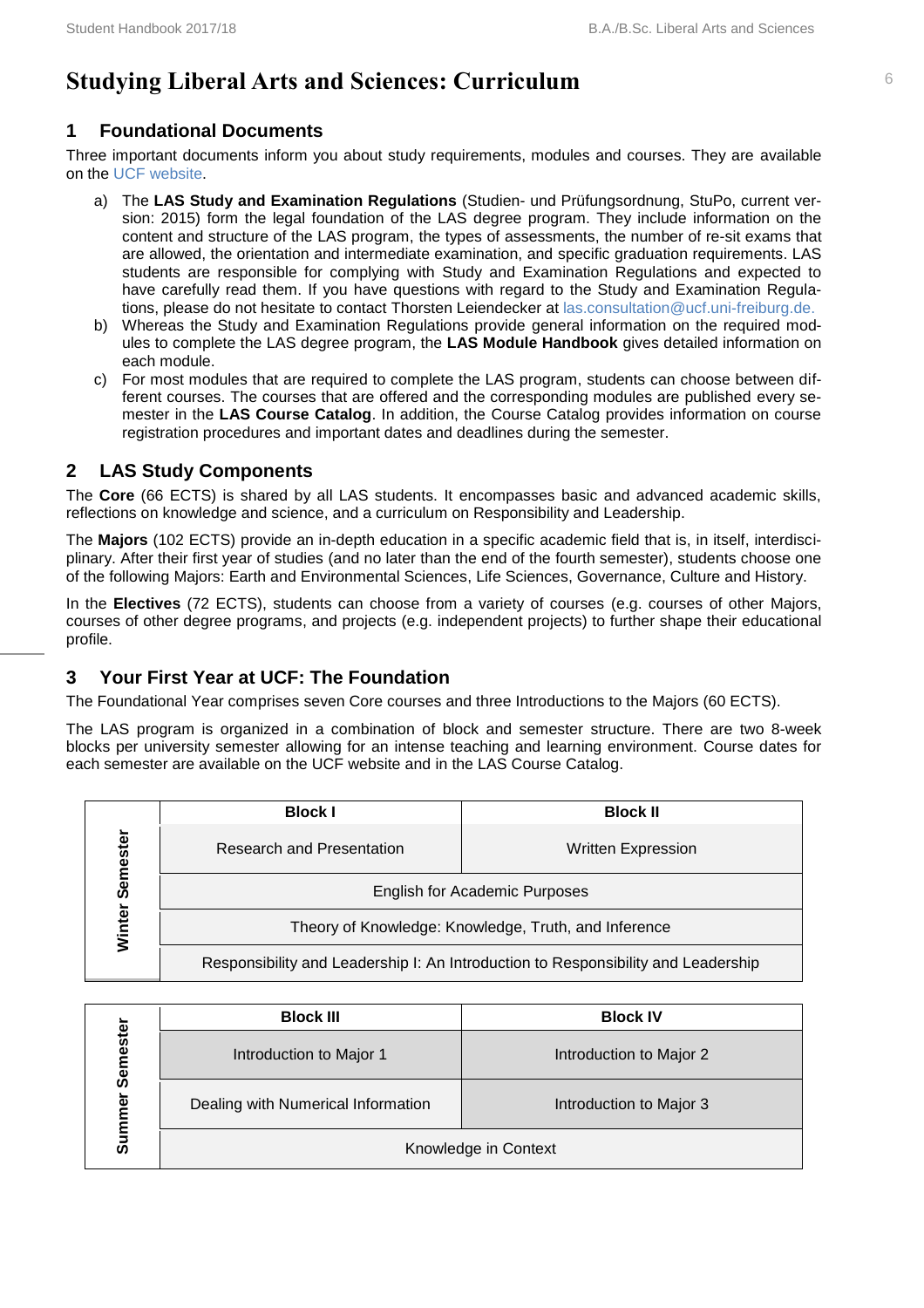Most courses in the Foundational Year belong to the Core. The **Core** is a distinctive feature of the LAS pro- 7 gram in Freiburg and offers a foundation for knowledge and reflection in academic work and beyond for all LAS students regardless of their Major. Our aim is to bring together different approaches and contributions from a variety of fields and disciplines for a fruitful reflection of academic work, knowledge production, and scientific practice in general, but also in the field of your LAS specialization. Over time and disciplines, understandings vary of what science is, what fundamental ideas underlie it, how scientific work is organized, and what characterizes an accurate and responsible scientific practice. A critical and comparative perspective shows that ways of doing science are multifarious, context dependent, and require careful reflection. The Core program consists of three parts: (1) basic and advanced academic skills, (2) reflections on knowledge and science, and (3) a curriculum on Responsibility and Leadership.

The Core courses in the Foundational Year focus on methods of research and analysis as well as on techniques of writing and presenting. This approach that students' start into academic life at UCF is both stimulating and structured. These academic key skills are complemented with the first Responsibility and Leadership module and the module "Theory of Knowledge" from the area Reflections on Science and Knowledge.

You will also have a choice of Introduction to Major courses and should begin to consider which Major interests you most and fits your study goals best. The introductory Major courses provide an important methodological background for further study. Their successful completion is a prerequisite for most second year courses in the respective Major. We strongly recommend that you take three Introduction to Major courses in Blocks III and IV of your first year. Three introductions together constitute the "Intermediate Examination" (Zwischenprüfung, see Study and Examination Regulations §19) for the LAS degree that must be completed by the end of your fourth semester of study.

#### **Important requirements Year 1**

 **Orientation Examination: T**he examination of the module Theory of Knowledge constitutes the LAS "Orientation Examination" (see Study and Examination Regulations §18). You must complete this examination by the end of your second semester.

#### <span id="page-9-0"></span>**4 Years Two to Four**

In your second, third and fourth year of study, you will focus on your Major, additional Core courses and the Electives. In the following, we will shortly introduce a general study outline in relation to the study components.

| Year  | <b>Study Outline</b>                                                                                                                                                                                                                                                                                                                                                                                                          |
|-------|-------------------------------------------------------------------------------------------------------------------------------------------------------------------------------------------------------------------------------------------------------------------------------------------------------------------------------------------------------------------------------------------------------------------------------|
| Two   | In general, you will commit to your declared Major and start covering basic Major-specific<br>methodological and theoretical knowledge, especially in the Compulsory Modules (see be-<br>low). If you did not do so in your first year, you must successfully complete three Introduc-<br>tion to Major courses by the end of this year.                                                                                      |
|       | <b>Important requirements for Year 2</b><br>By the end of the fourth semester, you need to have completed/declared:<br><b>Intermediate Examination</b> (Study and Examination Regulations § 19)<br><b>Choice of Major</b> (Study and Examination Regulations § 6.3)<br><b>Proof of Language Proficiency</b> in English plus additional language(s) (Study and<br>Examination Regulations § 4a)                                |
| Three | You will complete the Compulsory Modules, cover the Compulsory Elective Modules (see<br>below), and start looking into Specialization Options. Year 3 offers opportunities for you to<br>develop your academic profile. Beyond courses at UCF, you may also want to take ad-<br>vantage of the offerings in the rest of the University and/or the study abroad opportunities.                                                 |
| Four  | Typically, you will complete all necessary module requirements in your fourth year. Building<br>on your developed profile and interests and with view to your own intellectual and profes-<br>sional goals, your last year at UCF leads towards your Bachelor thesis, the capstone of your<br>LAS studies. The preparation for your Bachelor thesis is complemented by the Core Module<br>Research Design across Disciplines. |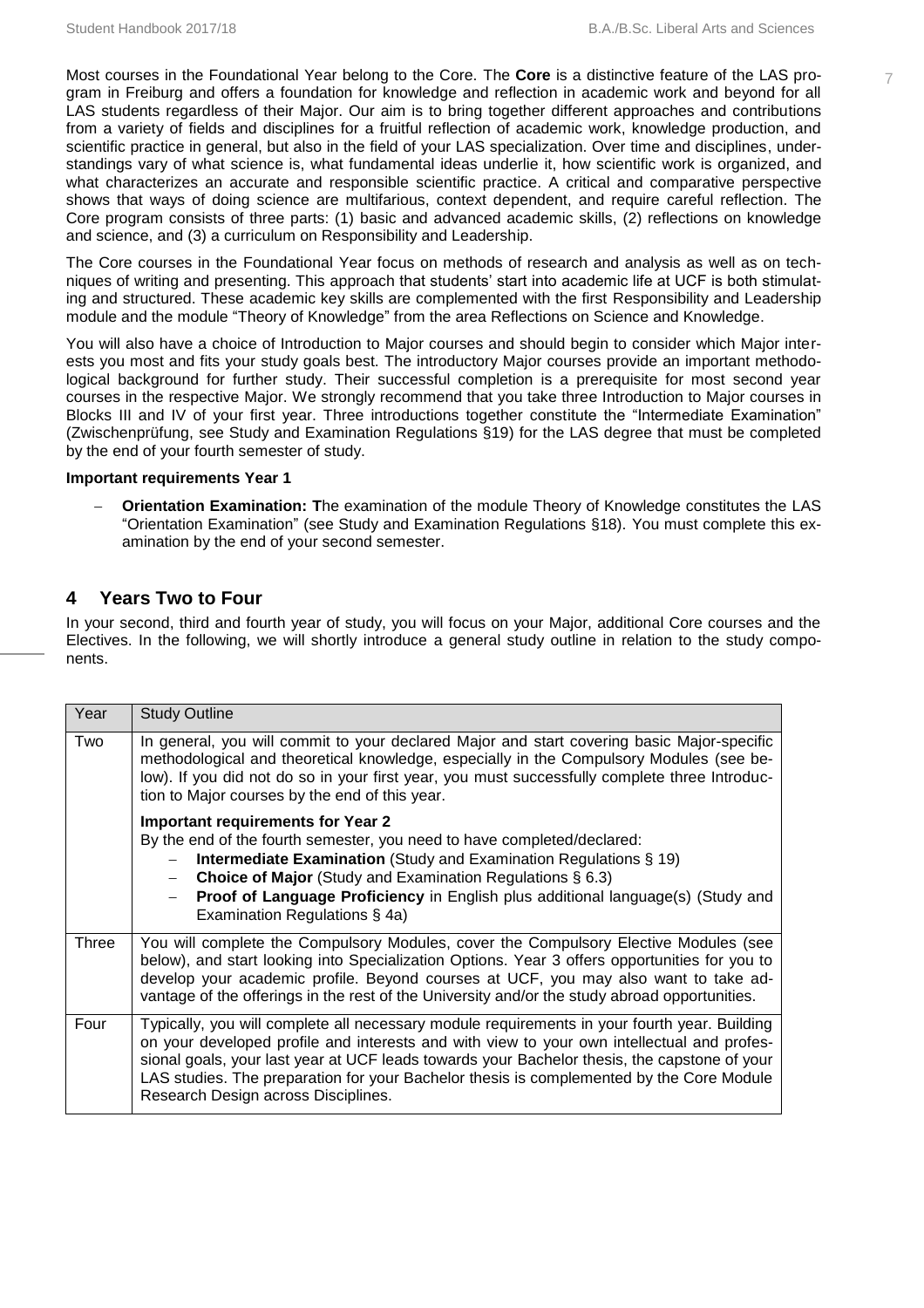#### **4.1 LAS Majors** 8

In the LAS program, we offer four Majors that each provide an in-depth education in a specific academic field:

- 1. Earth and Environmental Sciences
- 2. Life Sciences
- 3. Governance
- 4. Culture and History

In order make an informed choice, you must complete three out of four 'Introduction to Major' courses. We strongly recommend taking the Introductions in your second semester at UCF. After your first year (and no later than the end of the fourth program semester), you declare your Major by submitting the form "Declaration of Major" (available on the Info Board on ILIAS) to the LAS Examination Office.

LAS and the LAS Majors allow and oblige you to identify and actively pursue your intellectual interests. The recommendations below provide orientation for the choice of courses within your Major during your LAS studies. They are intended as a guide rather than a plan, and much will depend on your individual choices, your own motivation and initiative. While choosing courses within your Major, take into consideration your current interests, but also plans for future studies and professional outlook. We strongly recommend that you join the Interest Groups on the ILIAS platform of all Majors that are of interest to you and consult information resources such as

- the LAS Study and Examination Regulations as well as the Module Handbook
- the comprehensive Governance Wiki
- the Life Sciences Wiki
- the student-run EES website at<http://ucf.earth/>
- the Culture and History Interest Group on ILIAS
- the Major Coordinators

Each LAS Major comprises modules that must be covered by taking concrete (LAS) courses. The table below lists the modules in each Majors and the recommended year of your studies to take them. If you declare your Major towards the end of the second year, adjustments to the recommendations will be necessary.

Compulsory Modules provide you with the foundation required for the successful completion of your Major at UCF. Advanced Modules allow you to gain knowledge in a narrower topic of each Major. Over the time of your studies, different courses will be offered which can be counted for an Advanced Module. Specialization Options provide the opportunity for even more focused and research-oriented study in your Major. These modules can be pursued within courses or as a Supervised Independent Study. They can serve as the starting point for the development of your Bachelor thesis.

The following table provides an overview of compulsory and advanced modules per Major. Between brackets you find an indication of the recommended year of your studies for taking this module.

|                                            | <b>Compulsory Modules</b>                                                                                                                                                                                                                                                                                                                                                                                                                              | <b>Advanced Modules</b>                                                                                                                                                                                                                                    |
|--------------------------------------------|--------------------------------------------------------------------------------------------------------------------------------------------------------------------------------------------------------------------------------------------------------------------------------------------------------------------------------------------------------------------------------------------------------------------------------------------------------|------------------------------------------------------------------------------------------------------------------------------------------------------------------------------------------------------------------------------------------------------------|
| Earth and Environ-<br>ciences<br>mental So | Introduction to Earth and Environmen-<br>tal Sciences (1)<br>- Earth Sciences (2)<br>$-$ Ecology (2)<br>Methods of Observing Nature (2)<br>$\overline{\phantom{a}}$<br>- Data Processing and Modeling in the<br>Sciences (3, 4)<br>Mathematics and Physics for LAS (2)<br>$\overline{\phantom{m}}$<br>Chemistry (2)                                                                                                                                    | Global Cycles of Matter and Materials<br>(2,3,4)<br>Humans and the Environment (2,3,4)<br>Evolution and Dynamics of the Plane-<br>tary System $(2,3,4)$<br>Analytical Methods (2,3,4)<br>Specialization Option I (3, 4)<br>Specialization Option II (3, 4) |
| Life Sciences                              | - Introduction to Life Sciences (1)<br>Mathematics and Physics for LAS (2)<br>$\qquad \qquad -$<br>Cell Biology (2)<br>$\overline{\phantom{m}}$<br>Biochemistry (2)<br>$\qquad \qquad -$<br>Physiology (3,4)<br>$\overline{\phantom{a}}$<br>- Computer Science, Data Processing<br>and Modeling in the Life Sciences<br>(2,3,4)<br>Laboratory Work for the Life Sciences<br>$\overline{\phantom{0}}$<br>(2,3)<br>Methods for the Life Sciences (2,3,4) | - Advanced Life Sciences I (2,3,4)<br>- Advanced Life Sciences II (2,3,4)<br>Advanced Life Sciences III (2,3,4)<br>Specialization Option I (3,4)<br>Specialization Option II (3,4)                                                                         |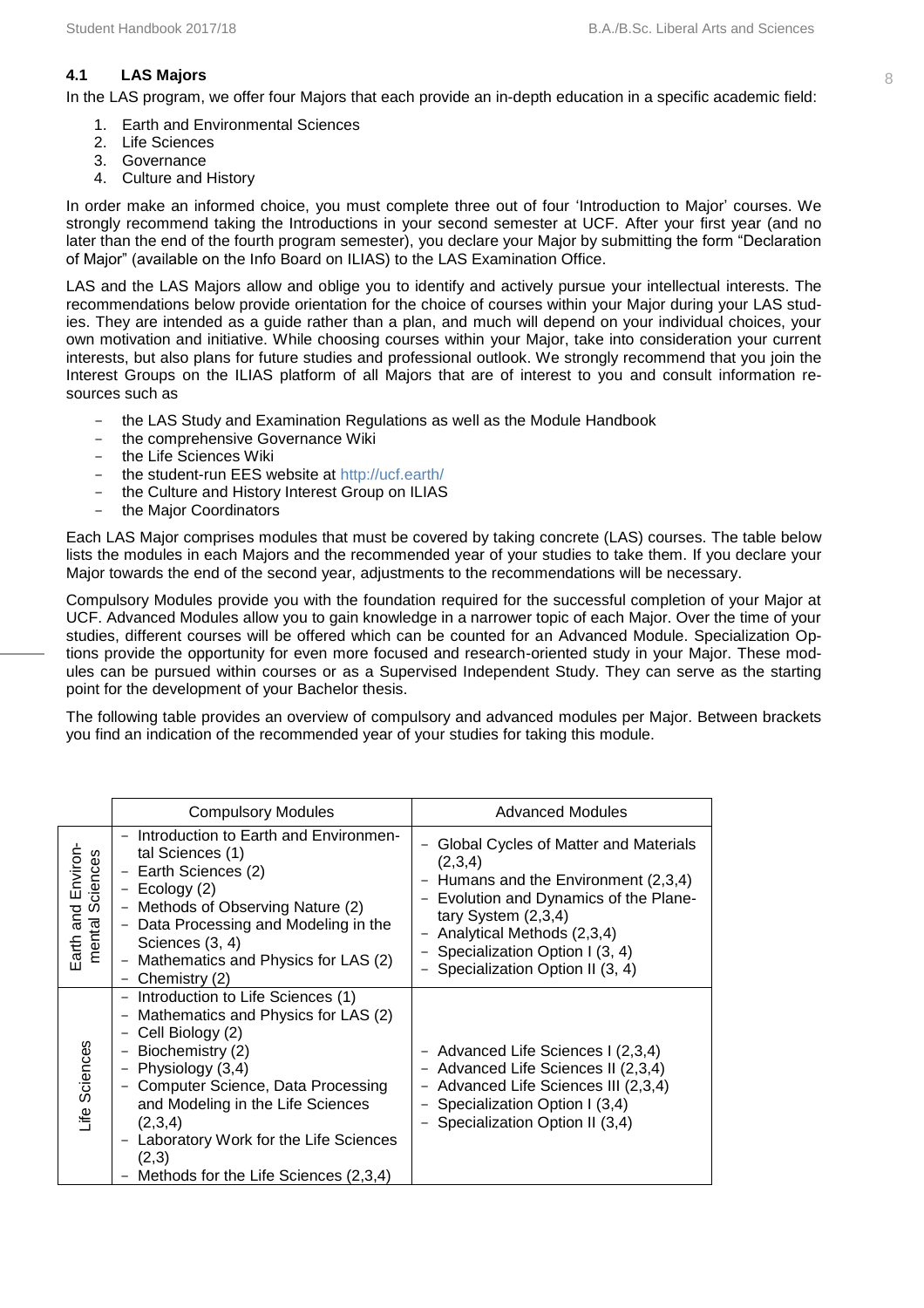| Governance          | Introduction to Governance (1)<br>—<br>Theoretical and Philosophical Founda-<br>$\overline{\phantom{m}}$<br>tions of Social and Political Sciences<br>(2)<br><b>Qualitative and Quantitative Meth-</b><br>$\overline{\phantom{0}}$<br>ods (2,3,4) | Law $(2)$<br>Economics (2)<br>Political Science (2,3)<br>- Global Governance (2,3)<br>Regional Governance (2,3)<br>- Advanced Governance I, II (2,3)<br>- Advanced Governance III (3,4)<br>- Specialization Option I (3,4)<br>Specialization Option II (3,4)                                                                                                                                     |
|---------------------|---------------------------------------------------------------------------------------------------------------------------------------------------------------------------------------------------------------------------------------------------|--------------------------------------------------------------------------------------------------------------------------------------------------------------------------------------------------------------------------------------------------------------------------------------------------------------------------------------------------------------------------------------------------|
| Culture and History | Introduction to Culture and History (1)<br>$\overline{\phantom{m}}$<br>- Culture as a Topic of Academic In-<br>quiry $(2,3)$<br>- History as a Topic of Academic In-<br>quiry $(2,3)$                                                             | Culture and History up to the Early<br>Modern Period (2,3,4)<br>Culture and History since the Early<br>Modern Period (2,3,4)<br>Philosophy (2,3,4)<br>Sociocultural Anthropology or Area<br>Studies (2,3,4)<br>Art, Literature, Aesthetics, or Mu-<br>sic (2,3,4)<br>- Advanced Culture and History I, II,<br>III (2,3,4)<br>- Specialization Option I (3,4)<br>- Specialization Option II (3,4) |

#### **4.2 Core**

42 ECTS of the Core are typically gained in your first year of study (see Foundational Year). The remaining 24 ECTS are gained in years 2-4. Each Core Module is offered in form of concrete courses. Detailed descriptions are available in the Module Handbook and the Course Catalog. The following Core Modules that are not part of the Foundational Year. Between brackets you find an indication of the recommended year of your studies.

- Theory of Science (2)
- Science in Context (3,4)
- Responsibility and Leadership II (3,4)
- Research Design across Disciplines (4)

#### **4.3 Electives**

Electives allow students to supplement their Major and to shape their specific academic profile. Depending on their intellectual interest and future plans, students use the Electives to either deepen or broaden their studies. Some students take courses from another LAS Major as Electives. Others choose from a wide range of courses at the [University of Freiburg.](https://campus.uni-freiburg.de/qisserver/pages/cm/exa/coursecatalog/showCourseCatalog.xhtml?_flowId=showCourseCatalog-flow&_flowExecutionKey=e1s1&noDBAction=y&init=y) The Elective section is also designed to accommodate studies abroad or internships. Academic advisors are ready to support students in making well-informed and meaningful choices regarding their Electives. Please note the regulations on the Electives as defined in the [Study and](http://www.ucf.uni-freiburg.de/liberal-arts-and-sciences/statutes-and-handbooks)  [Exam Regulations.](http://www.ucf.uni-freiburg.de/liberal-arts-and-sciences/statutes-and-handbooks)

#### <span id="page-11-0"></span>**5 Study Abroad**

Many LAS students integrate a year abroad into their curriculum. UCF encourages you to broaden your personal and academic horizon in that way. A year abroad makes most sense in the third year of study. There are many options, and you need to research and weigh them carefully. Apart from the resources below and the wealth of information available on the internet, you can ask other students and/or your academic advisor for information and advice.

Scholarships are available (e.g. from the DAAD or the Fulbright Commission), but need advanced planning. Also, you can apply for Auslands-BaföG for your study abroad even if you do not receive BaföG during your regular studies in Freiburg. While it is sometimes possible to arrange housing via the host institution, it is your responsibility to make arrangements with regard to housing, insurance, travel, and visas. If you will be going to a non-EU destination it is important to be organized and allow enough time for the processing of visas, etc.

#### **5.1 UCF Exchanges**

UCF offers a range of study abroad opportunities to destinations both within Europe and beyond. Please see UCF's website for current information on the programs that are available. There are two study abroad application periods (mid-November and late January). Deadlines for applying are announced in the student calendar. More detailed information on the application procedure and the application forms are available on the Info Board on ILIAS.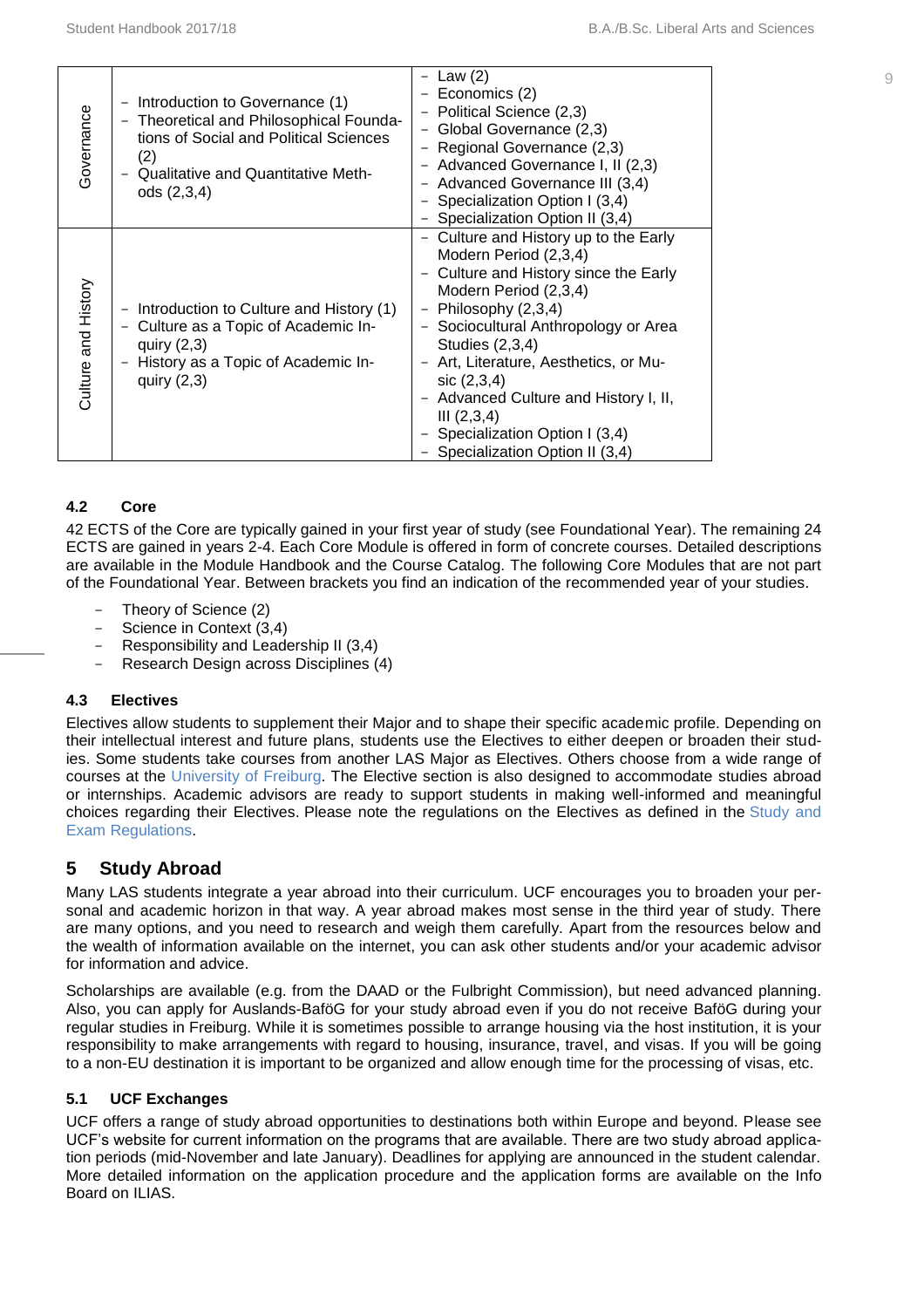One unique exchange opportunity is the double degree program with University College Maastricht (please  $10$ see our website for more information). We are still in the process of developing our exchange programs. In 2017-18 UCF will be sending students, for the first time, to Waseda University in Japan, the University of Warwick in the UK and to the Yale-National University of Singapore.

Studying abroad is often costly, in spite of the fact that students do not have to pay tuition fees on any of UCF's exchanges. Students going abroad on Erasmus programs (to European destinations) receive a monthly stipend (the amount of which varies by destination). These stipends, however, do not cover all expenses, especially for destinations with high costs of living (such as London). There are no stipends currently available for students participating in UCF's non-Erasmus exchanges.

#### **5.2 International Office Exchanges**

Study abroad places administered by the International Office are open to all students of the University of Freiburg. Deadlines for the different programs vary and some are up to one year in advance. For more information on destinations, scholarships and funding, and on the application procedures, please refer to the [International Office website.](http://www.international.uni-freiburg.de/out/study/exchange)

#### **5.3 Erasmus "Restplätze"**

There is also the possibility to go abroad through the Erasmus Programs of other University faculties by applying for open places (Restplätze). An overview of all Erasmus Partnerships is available at the [Student Por](http://www.studium.uni-freiburg.de/studienbewerbung-en/austausch-en/erasmus-en/austauschplaetze?set_language=en)[tal.](http://www.studium.uni-freiburg.de/studienbewerbung-en/austausch-en/erasmus-en/austauschplaetze?set_language=en) Please note that deadlines, terms, and conditions vary between the departments. Some partnerships only allow you to take courses in a specific discipline while others are open. For specific questions, please contact

- the [Erasmus coordinator](http://www.studium.uni-freiburg.de/documents/erasmus/fachkoordinatoren) of the particular faculty
- or the [Erasmus Office](http://www.studium.uni-freiburg.de/service_und_beratungsstellen-en/eu-en)

#### **5.4 EUCOR – The European Campus**

The "European Confederation of Upper Rhine Universities" (EUCOR) allows students of the University of Freiburg to take classes at [University of Basel,](https://www.unibas.ch/en.html) [Université de Haute-Alsace,](http://www.uha.fr/) [Karlsruher Institut für Technolo](http://www.kit.edu/english/index.php)[gie,](http://www.kit.edu/english/index.php) and [Université de Strasbourg.](http://www.en.unistra.fr/index.php?id=21304) For more information, please see the [university's Student Portal.](http://www.studium.uni-freiburg.de/studienbewerbung-en/austausch-en/eucor-en/eucor.html-en?set_language=en)

#### **5.5 Free Mover**

<span id="page-12-0"></span>You have the most freedom to choose a destination as a free mover. This option gives you a lot of freedom but it also means that you are responsible for all organization and administration yourself and that you will have to pay tuition fees.

## **Course Evaluation and Feedback**

The quality of teaching and interaction between students and lecturers in LAS courses is important for us all. Therefore, at the end of each course you will have a formal possibility to give feedback to the lecturer on such points as the clarity of the material, course organization, and learning outcomes. You will receive a standard two-page **questionnaire** with single-choice questions (agree/disagree with suggested statements) and two open-text questions asking you to point out aspects of the course particularly useful for your learning and to formulate suggestions for possible improvement based on your experience in the course. You can find the questionnaire on ILIAS along with some advice on how to give most efficient feedback.

These questionnaires are collected by the University's central administration to aggregate the data and establish reports with average values for each question and scanned or typed-in free-text comments. These reports are sent to the lecturers and the academic management of the LAS program. We see the reports as useful information for gaining an overview of learning experiences in LAS courses and as a source for inspiration to improve this experience for students and instructors. Therefore, the reports are discussed in several groups: between the Major Coordinator and the Instructor, between the Academic Director and the Major Coordinator, between the Academic Director and student members of the Evaluation Committee of the LAS Board of Studies. Furthermore, each semester, the conclusions from these discussions are presented to the Board of Studies.

In addition to this formal feedback possibility, we encourage you to provide feedback on the course and your learning experience directly to the instructor during or after the course. LAS instructions are usually open to such exchanges as it allows them to adapt the courses to the individual learning interests and styles. Please note that individual preferences and feedback students give on the course differ from person to person, and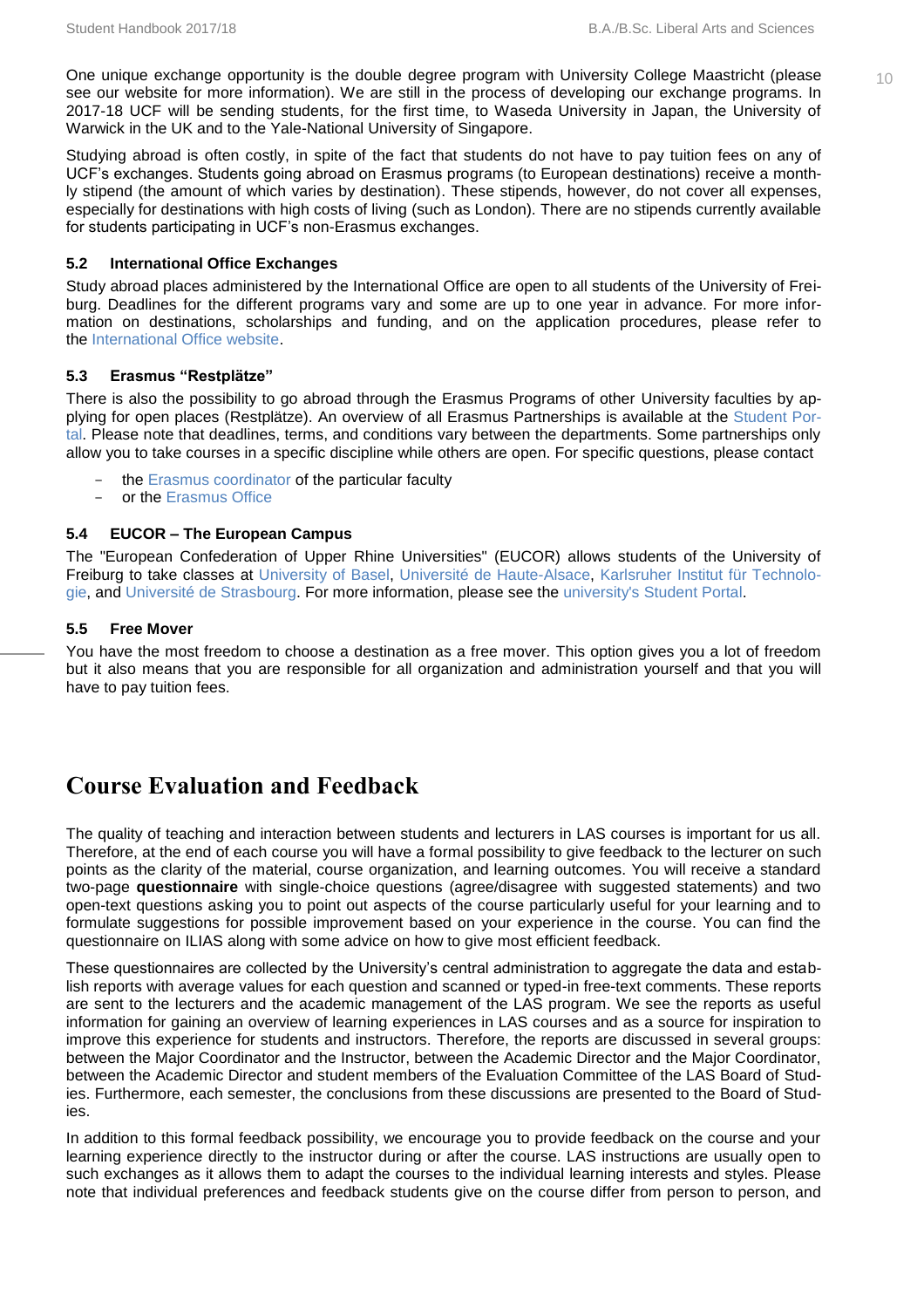that instructors take into account these multiple interests when designing and carrying out courses. If the instructor is not responsive to your feedback, you may want to approach the Major Coordinator who can collect impressions from several students and back your requests.

In case you wish to share feedback on a whole program component (e.g. Core or Major), please approach the responsible Coordinator. If your comment concerns LAS overall, please approach the Academic Director. In case of sensitive issues or if you are not sure how to best proceed, the mediators of the [Student Council](http://www.ucf.uni-freiburg.de/people/students-council) and the student members of the [Board of Studies](http://www.ucf.uni-freiburg.de/liberal-arts-and-sciences/board-of-studies) can advise you.

<span id="page-13-0"></span>If you want to have a structural impact on LAS and UCF, you should consider becoming a member of the [Student Council.](http://www.ucf.uni-freiburg.de/people/students-council)

# **Credits and Examination**

#### <span id="page-13-1"></span>**1 Credit Points and Grades**

#### **1.1 ECTS – What are they?**

The "European Credit Transfer and Accumulation System" (ECTS) helps to organize study programs and award and compare higher education qualifications. LAS is a four year or eight semester degree program and consists of coursework equivalent to 240 ECTS credits. Hence, to keep up with your studies, you should take courses equivalent to 30 ECTS credits per semester. One ECTS credit within the LAS program is equivalent to an average workload of 30 hours. Most LAS courses carry a 6 ECTS workload. This means that you will spend 180 hours on activities related to the course, of which a minimum of 40 hours will involve active class participation. Please note that "ECTS" and "credits" are often used interchangeably.

#### **1.2 Grading System**

UCF applies a German 5-point grading scale to evaluate student performance:

- $1 =$  excellent  $=$  excellent achievement
- $2 = good$  = achievement that significantly exceeds requirements<br>3 = satisfactory = achievement that meets average requirements
- $=$  satisfactory  $=$  achievement that meets average requirements
- $4 = ad$  adequate  $=$  achievement that still meets requirements despite deficiencies
- 5 = not adequate = achievement that does not meet requirements due to substantial deficiencies

Intermediate grades can be awarded by 0.3 adjustments; the grades 0.7, 4.3, 4.7, 5.3 cannot be awarded.

#### <span id="page-13-2"></span>**2 Exam Registration and Withdrawal, Illness, Failure**

Most LAS courses entail a pass/fail assessment (Studienleistung) and a graded assessment (Prüfungsleistung). Details on the assessments are announced at the beginning of the courses. Students must register for both, pass/fail and graded assessments.

While course registration occurs before the semester starts, exam registration and withdrawal takes place during the specified exam registration and withdrawal periods.

**You must register for exams:** You must register for each exam (graded and pass/fail assessment) you want to take during the current semester through the Campus Management system. If you miss registering for an exam you will not be able to take it during that semester, but have to wait until the course is offered again! Detailed information on exam registration periods are announced in the Academic Calendar in the LAS Course Catalog. Students can register for and withdraw from exams via the Campus Management.

**Please note**: it is only possible to register for or withdraw from an exam during the registration period; failure to register for an exam implies that you are not allowed to take the exam. If problems arise with the exam registration, students must contact the LAS Examination Office [\(examination@ucf.uni-freiburg.de\)](mailto:examination@ucf.uni-freiburg.de) during the registration period, not afterwards.

**Exam registration is binding**. If you register for a graded assessment and then do not take it, you automatically receive a failing grade and are required to take the next possible resit exam (Nachholprüfung).

In case of **illness**, you can withdraw from an exam outside of the regular withdrawal period by immediately submitting the form "Withdraw from Examination" (available on the Info Board on ILIAS) to the Examination Office. If you miss an exam due to illness, you must provide the official form with a doctor's note on it. In this case you will need to take the exam the next time it is offered, which is often the time of the resit exam. If you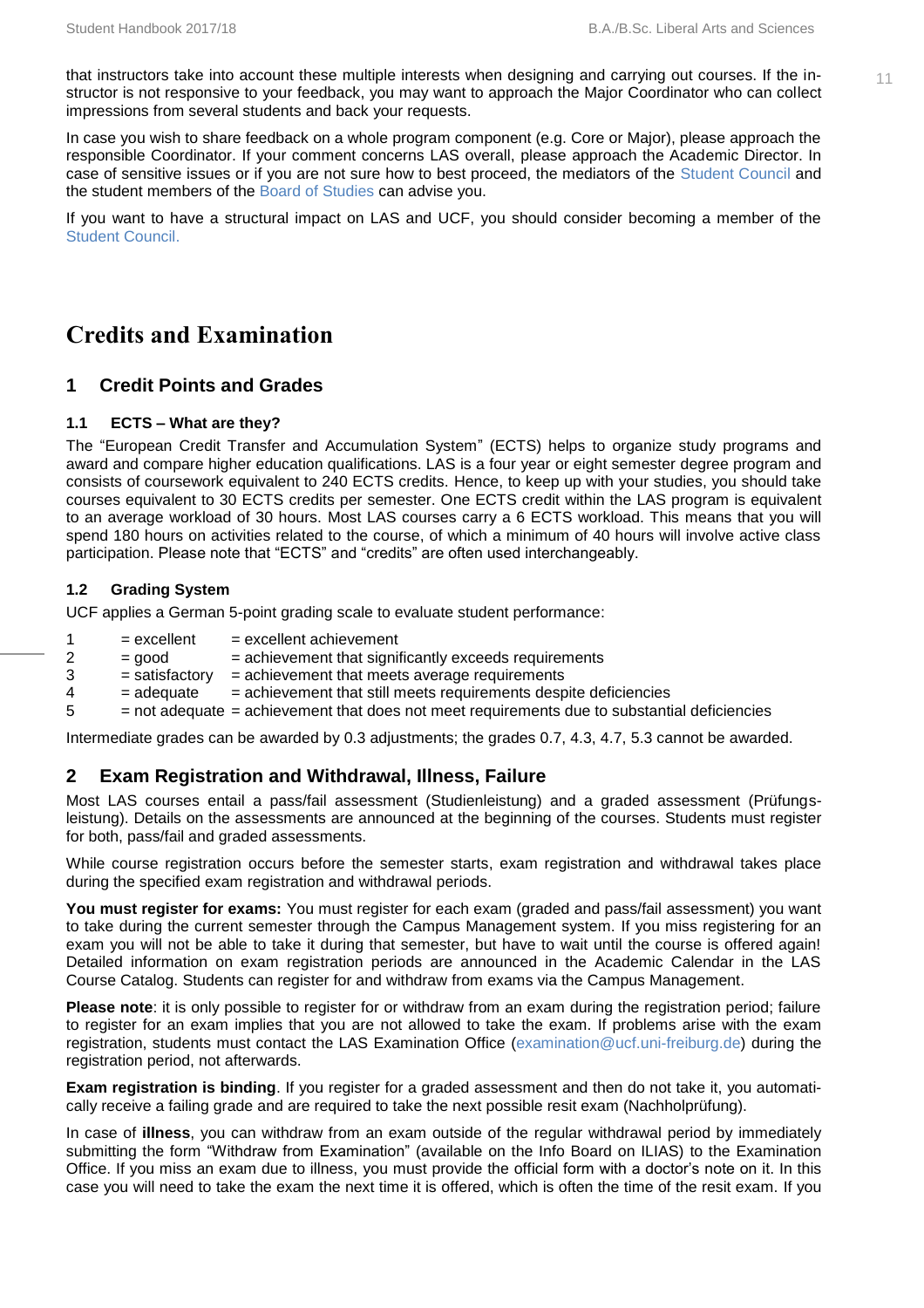are ill for a longer period of time, please consult the university information on leaves [of absence](https://www.studium.uni-freiburg.de/studium-en/beurlaubung-en/beurlaubung-en?set_language=en) or th[e Univer-](http://www.studium.uni-freiburg.de/service_und_beratungsstellen-en/studying-with-a-disability/nachteilsausgleich-en?set_language=en)<br>
12 [sity of Freiburg Advising Service for Students with Chronic Illnesses.](http://www.studium.uni-freiburg.de/service_und_beratungsstellen-en/studying-with-a-disability/nachteilsausgleich-en?set_language=en)

**Failing an exam.** You fail an exam if it is assessed with the grade "not adequate" (5.0). A failed exam may be repeated once. A maximum of five failed assessments may each be repeated three times; this does not apply to assessments that are part of the **orientation examination, the intermediate examination or the Bachelor Thesis**. The second repeat exam usually requires renewed participation in the respective course (see Study and Examination Regulations § 17). The Examination Office will inform you about the date, time, and location of the resit exam by postal mail (not by email!) at least one week ahead of time. For this, it is important that your postal address is up to date. Instructors will announce the specific dates for resit examinations. They usually take place within the first two weeks of the following semester (exceptions are possible).

#### <span id="page-14-0"></span>**3 Participation and Attendance Rules for LAS Courses**

A central aim of the LAS program is to develop and maintain a learning community. Classrooms are seen as places where knowledge is co-created and developed. Most teaching formats at UCF rely on student participation, whether it is in class discussion, group work, group projects and presentations, or by simply asking a question in a lecture that no one else is brave enough to ask. Moreover, ECTS points are attributed based on the calculation of hours spent by students actively engaging with the course material: in class, in independent and team work, and in completing assignments. Therefore, attendance is required in most LAS courses. Exceptionally, in a few lectures with limited possibilities for interaction attendance is not monitored; you find the full list of these courses on the Info Board on ILIAS.

In accordance with learning goals, lecturers define and announce specific attendance requirements in their courses. These regulations are binding. For instance, attendance of all or particular classes can be defined as a part of the Studienleistung (pass/fail assessment; see Study and Examination Rules § 9) for the course. If this is the case, you need to attend all defined classes in order to obtain the Studienleistung.

For those courses where instructors do not formulate specific attendance rules, the general LAS "attendance policy" applies. Please note that instructors can choose to apply a more liberal or a stricter attendance policy. In cases of uncertainty, inquire about attendance policy in each course during the first session.

The LAS "attendance policy" suggests that instructors can allow students to miss four hours per standard UCF course, if students demonstrate that they make up for missed content and prepare adequately for subsequent classes.

In some cases, absence from class is not a matter of choice. Such reasons as illness, close family members in need of care, death of close family members, and urgent problems relating to visa and residence permits can prevent students from attending classes. Inform lecturers about such cases as well in advance as possible. The Examination Office may ask for written proof. In case of illness, a formal doctor's note (Krankschreibung) is needed unless the lecturer determines otherwise. When students miss up to eight hours of class due to illness or serious problems and can catch up with the course material, lecturers may allow them to complete the course. In such cases, make up work may be assigned, there is however no obligation for the lecturer to offer this possibility. In cases of longer illness or problems impacting attendance students should contact the LAS Program Consultation [\(las.consultation@ucf.uni-freiburg.de\)](mailto:las.consultation@ucf.uni-freiburg.de) for advice.

For courses administered outside of UCF (e.g. other departments of the university) the attendance rules of the administering degree program apply.

#### <span id="page-14-1"></span>**4 Plagiarism**

#### **4.1 What is Plagiarism?**

According to the rules of academic practice, an author has to identify, in a verifiable way, all sources used in the preparation of a piece of academic writing. In the case of bachelor students, short responses, reviews, essays, theses, or any other written assignments are considered pieces of academic writing. In order to meet the requirement of verifiability, adequate information pertaining to sources needs to be provided, including:

- the name of the author cited or quoted,
- the title of the article, book or online material.
- in the case of articles and books (also electronic versions) the page(s) cited or quoted,
- the date and place of publishing,
- as well as the date of access for internet sources.

Plagiarism is considered to have been committed when an author:

- 1. submits ready-made essays and assignments from the internet or works by other students,
- 2. compiles of parts of several works,
- 3. makes use of long passages without quotation marks,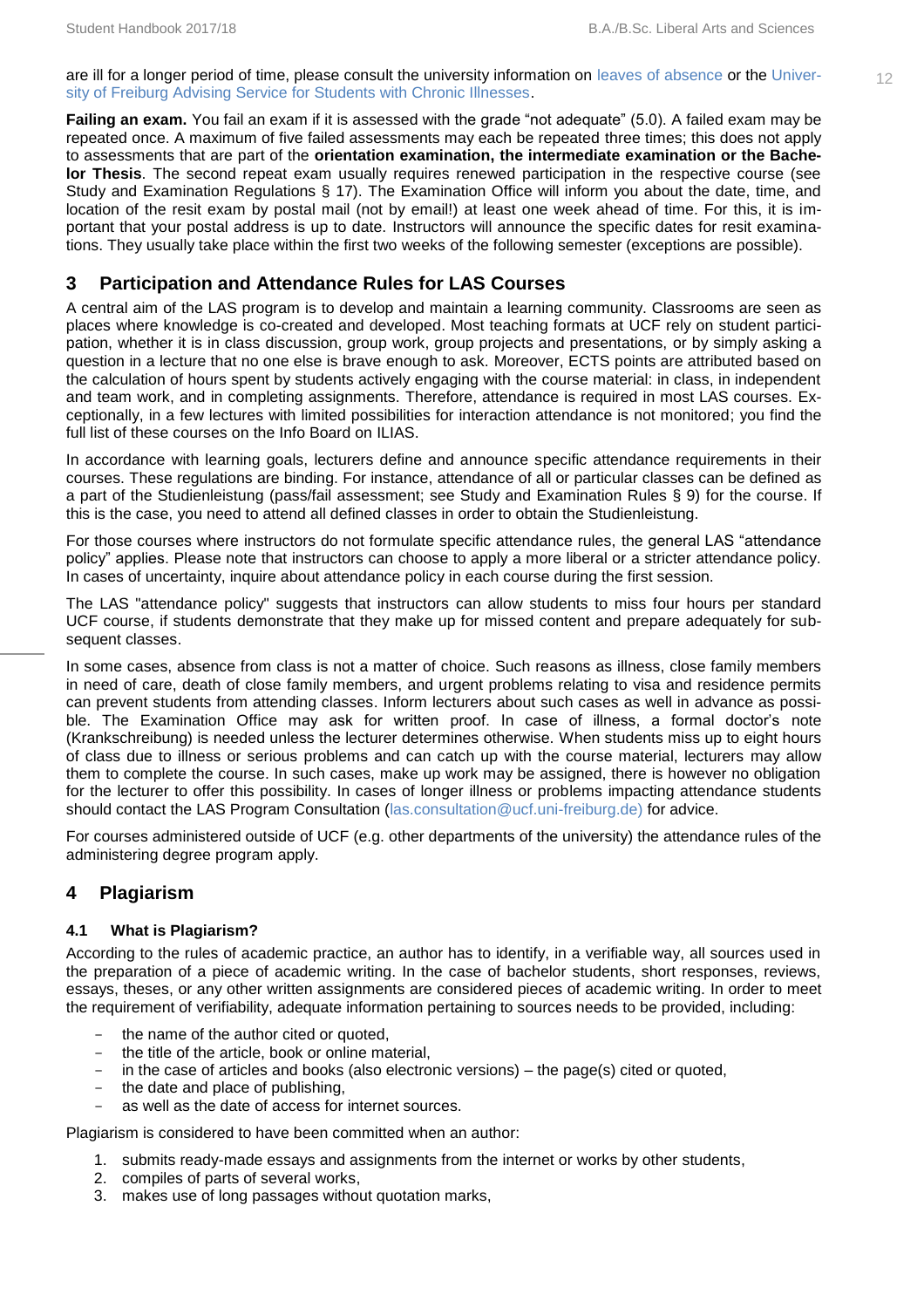- 4. only slightly reformulates another author's text without mentioning the source, 13 metal only slightly reformulates another author's text without mentioning the source,
- 5. paraphrases a passage completely without indicating the source.

Cases that do not constitute plagiarism but exemplify instances of bad academic practice and are considered indicators of low quality academic writing include:

- 1. providing an incomplete list of references, such as only mentioning the author at the end of the paragraph,
- 2. usage of (nearly) identical wording as found in the original source,
- 3. extensive usage of directly quoted or paraphrased text from other sources in lieu of own original argumentation and writing – even if the quoted source is adequately referenced.

Being unaware of referencing rules or lacking substantive experience in academic writing are not excuses for plagiarizing. In case of uncertainty, you are encouraged to consult your instructor for referencing instructions.

Plagiarism is harmful. First of all, plagiarism harms students who commit it, since vital academic skills such as critical and analytical reading, thinking and writing remain undeveloped. In addition, plagiarism spoils students' reputation, a critical asset in one's studies and career. Plagiarism also harms other students, since they invest more effort into studies and may be disadvantaged compared to students whose plagiarism may go undetected. Finally, plagiarism harms the College, since its reputation depends on the conduct of its students, their ability to assume responsibility and deliver academic work of high standard.

#### **4.2 How is Plagiarism Dealt with at UCF?**

If an instructor detects a suspected instance of plagiarism in a student's assignment or examination, he or she reports it to the LAS Examination Office. The Board of Examiners examines the suspected instance of plagiarism by soliciting testimony from all relevant parties (i.e. student, instructor). If the Board comes to the conclusion that the student committed plagiarism, it will impose an appropriate sanction. The severity of the sanction increases with the extent of plagiarism, the academic seniority of the student, and previous instances. All plagiarism cases will be recorded in the Examination Office. The following sanctions can be applied:

- a warning and requirement to redo the assignment
- a failing grade on the assignment
- a failing grade for the course
- suspension for one or more semesters
- exmatriculation.

The following educational measures can be added:

- an assigned paper related to ethics or academic integrity
- required participation in a non-credit seminar on ethics or academic integrity.

### <span id="page-15-0"></span>**5 Credit Recognition**

While UCF offers most courses you need, there will be occasions when you want to complement our program by taking courses at other departments of the University of Freiburg or abroad. Such a choice should correspond to a clear intellectual interest that cannot be satisfied at UCF and thus be undertaken in later semesters rather than at the beginning of your studies. The same holds for practical projects or supervised independent studies.

#### **5.1 Courses of other Degree Programs at the University of Freiburg**

Courses offered by other degree programs can be found in the Course Catalog of the University of Freiburg. The LAS Examination Board can recognize credits only after the course has been completed. The number of credits recognized at UCF and possible forms of assessment (graded or pass/fail) comply with the regulations of the degree program that offers the course. There are two options for courses to be recognized:

As an **Elective**: The main considerations here are the fit of the course with your general study plan as well as the resulting workload and potential overlap in class time or assignments' due dates with the other courses you are taking. In cases where there is overlap, preference should always be given to LAS courses.

As part of your studies in the **Core** or **Major**: These are central elements of the LAS program. We do not encourage replacing LAS Core and Major courses by outside courses unless (1) the course is not offered within the LAS program at the point in your studies when you need it, (2) the course is a very good fit for a Core Module or for an "Advanced Module" or a "Specialization Option" in your Major. The fit of the course with a module will be pre-checked by the appropriate Core or Major Coordinator. Applications for external courses to be counted towards the Major need to be submitted in 6-ECTS packages. That is, you may take a 6-ECTS course and ask to count it towards a module or combine two 3-ECTS courses (or a 4-ECTS and a 2-ECTS course) on one larger topic into one LAS module. It is your responsibility to come up with such course packages. External courses must be graded in order to be counted towards the Core or Major.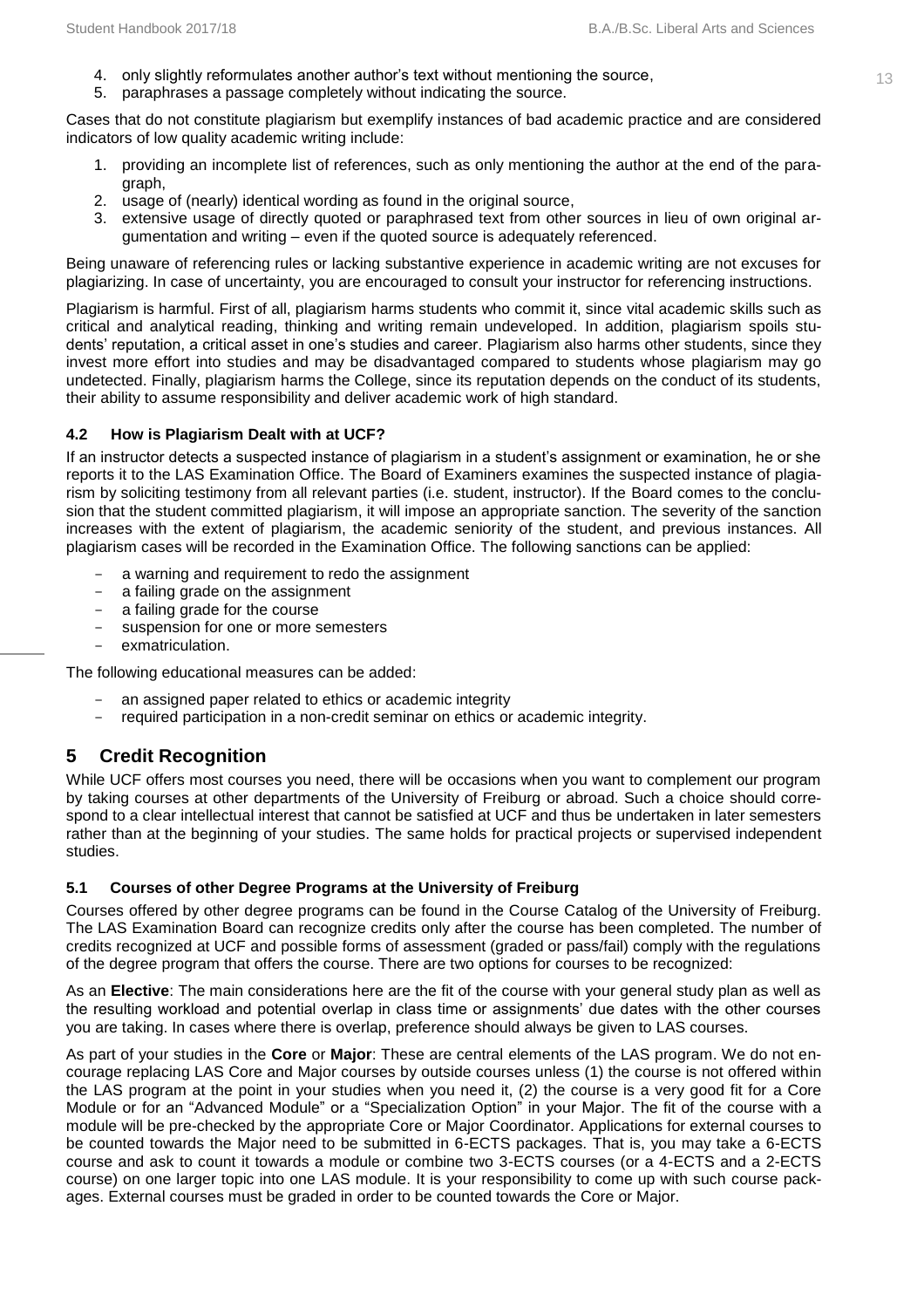Information on the application procedure and the application form are available on the Info Board on ILIAS.  $14$ 

#### **5.2 Study Abroad**

Information about applying for credit recognition from studies abroad can be found on ILIAS, in the folder "Academic Program Administration."

There are two credit recognition deadlines each year – one in each semester. The exact dates are announced in the student calendar. You need to apply for credit recognition during the semester when you return to UCF. The final decision on credit recognition for studies abroad is made by the Examination Board after you apply. There are therefore no guarantees before you leave concerning what courses will be recognized.

#### **5.3 Language Courses at the SLI**

As part of their Electives, students can earn credits through language courses taken at the University's Sprachlehrinstitut (SLI). The Course Catalog and further information about course registration are available at: [www.sli.uni-freiburg.de/kurskatalog.](http://www.sli.uni-freiburg.de/kurskatalog)

UCF will pay the course fee (normally 80-160 Euros) for the following SLI language courses:

- 1. Semester-long German courses up to an A2 level of proficiency. UCF provides financial support amounting to 160 euros for intensive German language courses. Students agree to reimburse UCF if they fail to attend.
- 2. Language courses in a modern foreign language taken with the intention of demonstrating an A2 level of proficiency. This subsidy only applies to one language. Students agree to reimburse UCF if they fail to attend.

Registration for courses paid by UCF is only possible if your application has been approved by UCF. Detailed information on the application procedure and an application form for courses paid by UCF is available on the Info Board on ILIAS.

#### **5.4 Practical Projects and Internships**

LAS is an academic program that also seeks to be supportive of students' professional and career aspirations. To that end, internships (e.g., in a company, a branch of government, an NGO, etc.) and practical projects (e.g. in the fields of education, social work, the arts, or in certain cases sports) can receive ECTS credit to the extent that they are academically relevant and undertaken as a form of self-directed inquiry. Credit for internships and practical projects is assessed as pass/fail (Studienleistung) and counts towards your Electives.

Credit is not recognized for the internship or project as such (e.g. work in an organization), but its documented academic relevance and spirit of inquiry. Credit recognition is based on the quantity of academically relevant work and study hours, not the total time invested in the project or internship. Internships and projects should be broadly congruent with your academic and professional goals and should tangibly contribute to your intellectual development and/or knowledge base. Detailed guidelines are available on ILIAS.

#### **5.5 Supervised Independent Study**

In order to create flexibility in the curriculum and to promote self-motivated study in students, LAS allows students to receive credit for supervised independent study. Supervised independent study is reserved for students in their third or fourth LAS year and is designed primarily to meet two goals. First, it is for those students who need specific coursework in order to enter a Master program and cannot find a suitable solution in the LAS curriculum or in other courses at the University of Freiburg. Second, it is for exceptionally motivated students who wish to pursue advanced scholarly or scientific study not available in the curriculum. Credit for supervised independent study contributes to your Major as a Specialization Option. In exceptional cases, it may count towards the Electives.

Supervised independent study can take a variety of forms, depending on disciplinary norms and your goals. In all cases, the intellectual, academic, and scientific standards for supervised independent study must meet the research standards of their field (at the bachelor level). Even if the project does not produce original research in the narrow sense, it should deal directly with research in a specific discipline or field of study. Guidelines and short descriptions of what is appropriate in your Major are available through on the ILIAS Major Interest Group and/or the Major Wiki.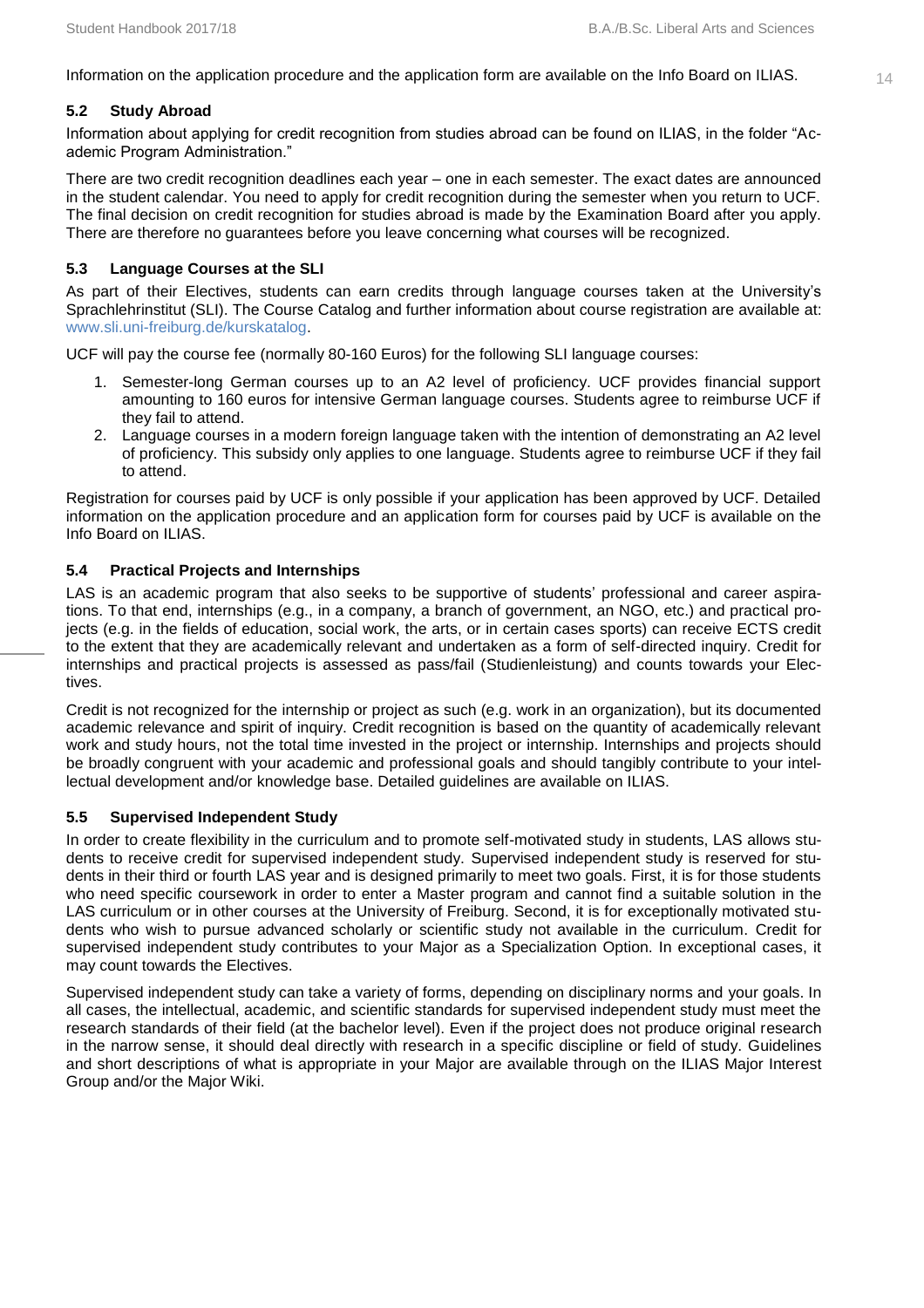# <span id="page-17-0"></span>**LAS Timeline 2017/18** 15

#### <span id="page-17-1"></span>**1 Teaching Periods and Dates**

| <b>Teaching Period</b>                          | <b>Dates</b>                                                                                                                                                 |
|-------------------------------------------------|--------------------------------------------------------------------------------------------------------------------------------------------------------------|
| <b>October Intensive</b>                        | September 25 - October 6, 2017                                                                                                                               |
| <b>Block I</b><br>October 16 – December 8, 2017 |                                                                                                                                                              |
| <b>Block II</b>                                 | December 11, 2017 - February 16, 2018<br>(no teaching during the university Christmas break)                                                                 |
| <b>University Semester</b>                      | October 16, 2017 – February 10, 2018 (semester-long LAS courses run according<br>the university semester, no teaching during the university Christmas Break) |

Dates for individual courses may slightly vary from these dates (see course descriptions).

#### <span id="page-17-2"></span>**2 LAS Academic Calendar**

The LAS Academic Calendar contains important semester dates and deadlines for LAS students.

| <b>Date</b>   |                | <b>Important Dates and Deadlines</b>                                                                                                                                        |  |
|---------------|----------------|-----------------------------------------------------------------------------------------------------------------------------------------------------------------------------|--|
|               | September 2017 |                                                                                                                                                                             |  |
| Starting 17.9 |                | LAS Course Registration with consecutive registration periods for courses of the<br>upcoming winter semester (see Fehler! Verweisquelle konnte nicht gefunden wer-<br>den.) |  |
| Fri           | 30.9           | Deadline: Application for SLI Language Courses (individual courses paid by UCF,<br>the application form and guidelines will be available on the Info Board on ILIAS)        |  |
| 25.09-06.10   |                | October Intensive (courses are listed in the LAS Course Catalog for the October Inten-<br>sive)                                                                             |  |
|               | October 2017   |                                                                                                                                                                             |  |
| 09.10-13.10   |                | LAS Welcome Week                                                                                                                                                            |  |
| Sat           | 14.10          | <b>LAS Graduation Ceremony</b>                                                                                                                                              |  |
|               | 16.10          | <b>Block I / University Semester begins</b>                                                                                                                                 |  |
| Mon           |                | Exam registration and withdrawal for courses of Block I AND semester long courses in<br>HISinOne begin (not for courses of block II).                                       |  |
| Fri           | 20.10          | Deadline: Application for Non-LAS University of Freiburg Courses (for graded<br>examinations only)                                                                          |  |
|               |                | (The application form and guidelines will be available on the LAS Info Board on ILIAS)                                                                                      |  |
| Tue           | 31.10          | Public Holiday: Reformation Day (no teaching)                                                                                                                               |  |
|               | November 2017  |                                                                                                                                                                             |  |
| Wed           | 01.11          | Public Holiday: All Saint's Day (no teaching)                                                                                                                               |  |
| Sun           | 05.11          | Deadline: Exam registration and withdrawal for courses of Block I AND semester<br>long courses in HISinOne (not for courses of Block II)                                    |  |
| Wed           | 15.11          | Deadline: Round One Application UCF Exchange Programs for the Academic Year<br>2017/18:<br><b>University College London</b>                                                 |  |
|               |                |                                                                                                                                                                             |  |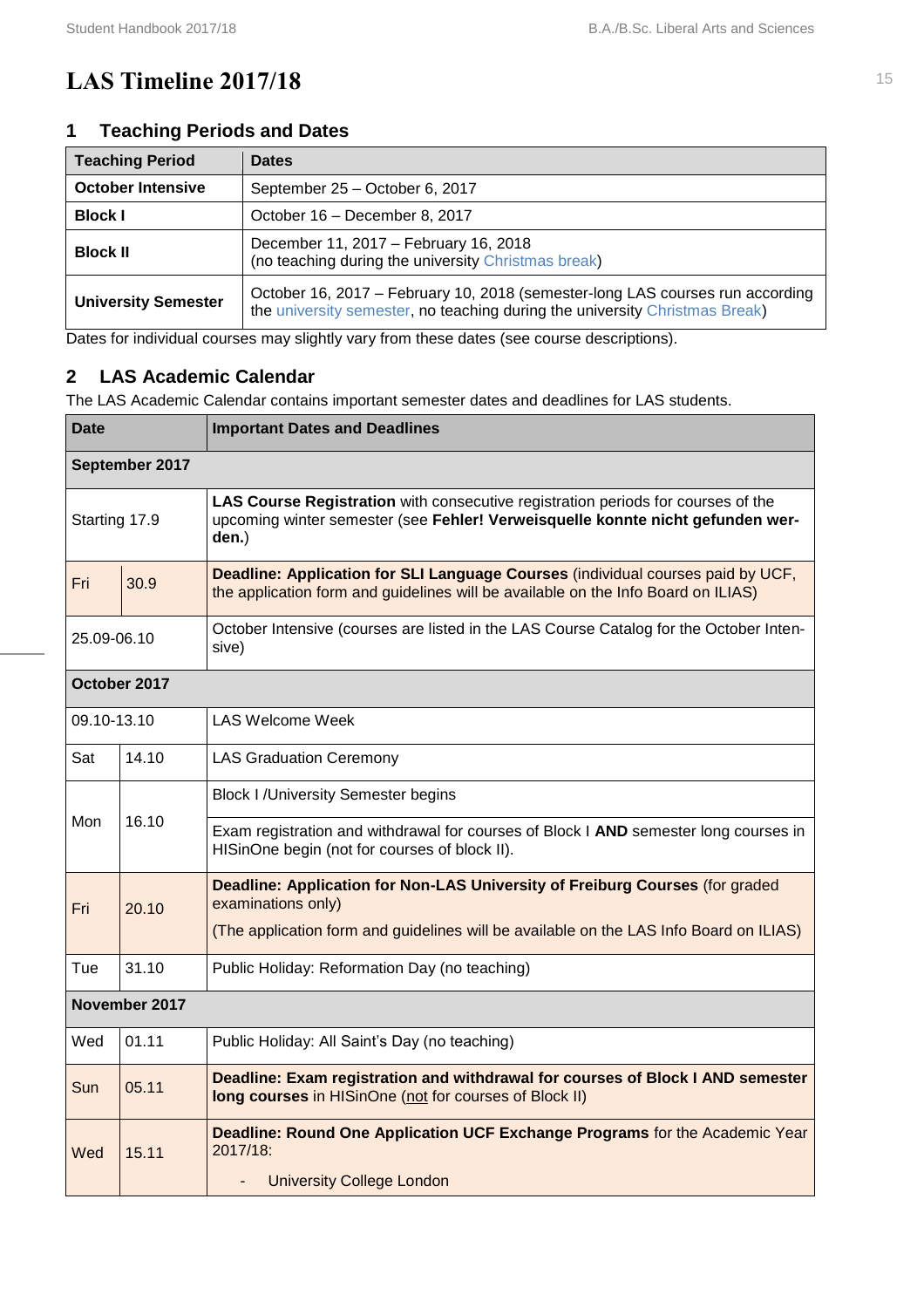| <b>Date</b>                   |               | <b>Important Dates and Deadlines</b>                                                                                                                                                                                                                                                                                                                                                                                                                                                                                                                                             | 16 |
|-------------------------------|---------------|----------------------------------------------------------------------------------------------------------------------------------------------------------------------------------------------------------------------------------------------------------------------------------------------------------------------------------------------------------------------------------------------------------------------------------------------------------------------------------------------------------------------------------------------------------------------------------|----|
|                               |               | <b>University College Maastricht Double Degree</b><br><b>Schreyer Honors College/Penn State</b><br><b>University College Utrecht</b><br>Details on the Application procedure will be announced on the LAS Info Board on<br>ILIAS.                                                                                                                                                                                                                                                                                                                                                |    |
|                               | December 2017 |                                                                                                                                                                                                                                                                                                                                                                                                                                                                                                                                                                                  |    |
| Fri                           | 08.12         | <b>Block I ends</b>                                                                                                                                                                                                                                                                                                                                                                                                                                                                                                                                                              |    |
| Mon                           | 11.12         | <b>Block II begins</b>                                                                                                                                                                                                                                                                                                                                                                                                                                                                                                                                                           |    |
|                               |               | Exam registration and withdrawal for courses of Block II in HISinOne begin.                                                                                                                                                                                                                                                                                                                                                                                                                                                                                                      |    |
| 23.12-07.01                   |               | University Christmas Break (no teaching)                                                                                                                                                                                                                                                                                                                                                                                                                                                                                                                                         |    |
|                               | January 2018  |                                                                                                                                                                                                                                                                                                                                                                                                                                                                                                                                                                                  |    |
| Sun                           | 14.01         | Deadline: Exam registration and withdrawal for courses of courses of Block II                                                                                                                                                                                                                                                                                                                                                                                                                                                                                                    |    |
| Wed                           | 31.01         | Deadline: Round Two Application for UCF Exchange Programs for the Academic<br>Year 2017/18:<br><b>University College Maastricht (Erasmus)</b><br><b>Amsterdam University College</b><br><b>Sciences Po Grenoble</b><br>Universidad Comlutense de Madrid<br>Details on the Application procedure will be announced on the Info Board on ILIAS.<br>Deadline: Declaration of Major (to be taken into account for the upcoming course<br>registration)<br><b>Deadline: Application Credit Recognition for Study Abroad</b><br><b>Deadline: Application for Graduation WS 2017-18</b> |    |
|                               | February 2018 |                                                                                                                                                                                                                                                                                                                                                                                                                                                                                                                                                                                  |    |
| Sat                           | 10.02         | University semester ends                                                                                                                                                                                                                                                                                                                                                                                                                                                                                                                                                         |    |
| Fri                           | 16.02         | <b>Block II ends</b>                                                                                                                                                                                                                                                                                                                                                                                                                                                                                                                                                             |    |
| <b>March 2018</b>             |               |                                                                                                                                                                                                                                                                                                                                                                                                                                                                                                                                                                                  |    |
| Beginning of<br>March         |               | Publication of the LAS Course Catalog SS 2018 at the UCF website                                                                                                                                                                                                                                                                                                                                                                                                                                                                                                                 |    |
| <b>Starting Mid-</b><br>March |               | LAS Course Registration for courses of the Summer Semester with consecutive<br>registration periods (details tba)                                                                                                                                                                                                                                                                                                                                                                                                                                                                |    |